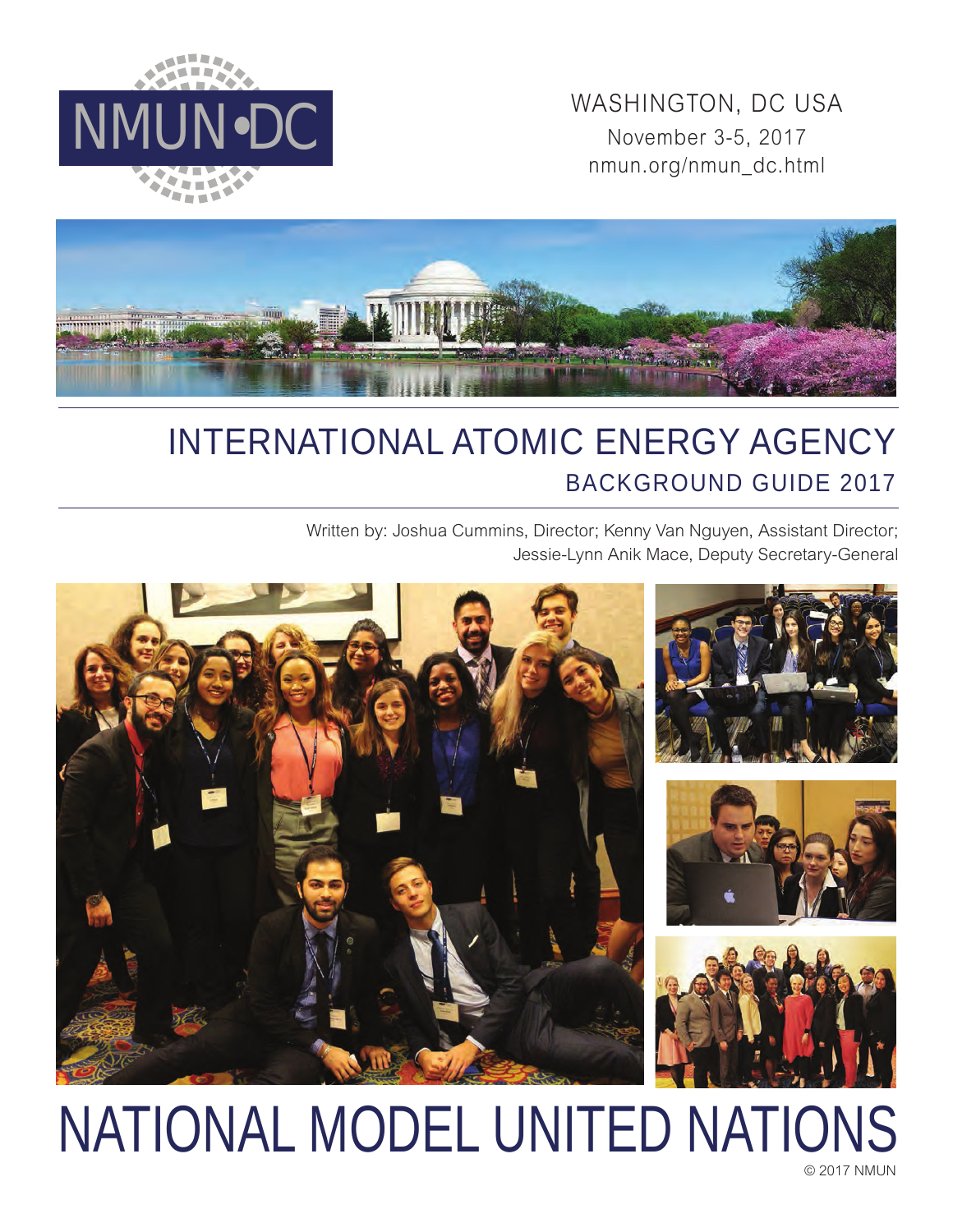

# **NATIONAL MODEL UNITED NATIONS**

THE WORLD'S LARGEST UNIVERSITY-LEVEL SIMULATION • SINCE 1927 2945 44th Avenue South • Minneapolis, MN 55406 www.nmun.org • info@nmun.org • 612.353.5649



Dear Delegates,

Welcome to the 2017 National Model United Nations Conference in Washington, DC (NMUN•DC)! We are pleased to introduce you to our committee, the International Atomic Energy Agency (IAEA). This year's staff is: Director Joshua Cummins and Assistant Director Kenny Nguyen. Joshua completed his M.A. in International and Comparative Politics in 2012 and currently works as an International Program Analyst at the Pentagon in Washington D.C. This will be his second year on DC staff, and he is excited to return to NMUN•DC. Kenny graduated with a B.A in Political Science and a B.A in Communication from the University of Colorado at Boulder in 2016. This will be his second year on DC staff, and he is thrilled to be back at NMUN•DC.

The topics under discussion for IAEA are:

- 1. Nuclear Technology and Water Security
- 2. Improving the Effectiveness of Safeguards and Verifications Mechanisms

IAEA is an important organization within the international system, and it plays a critical role in promoting the peaceful uses of nuclear technology and ensuring the non-proliferation of nuclear weapons. IAEA serves as a forum for the international community for scientific and technical cooperation in nuclear power and nuclear technology. IAEA provides invaluable work in nuclear safety through its widely implemented safeguards and verification measures and works to facilitate technology transfers between its Member States. Though established outside the UN system, the IAEA reports to both the UN Security Council and the General Assembly.

This Background Guide serves as an introduction to the topics for this committee. However, it is not intended to replace individual research. We encourage you to explore your Member State's policies in depth and use the Annotated Bibliography and Bibliography to further your knowledge on these topics. In preparation for the Conference, each delegation will submit a [Position Paper](http://nmun.org/dc_position_papers.html) by 11:59 p.m. (Eastern) on 13 October 2017 in accordance with the guidelines in the *[NMUN Position Paper Guide](http://nmun.org/downloads/NMUNPPGuide.pdf)*.

Two resources, to download from the [NMUN website,](http://nmun.org/dc_preparations.html) that serve as essential instruments in preparing for the Conference and as a reference during committee sessions are the:

- 1. *[NMUN Delegate Preparation Guide](http://nmun.org/downloads/NMUNDelegatePrepGuide.pdf)* explains each step in the delegate process, from pre-Conference research to the committee debate and resolution drafting processes. Please take note of the information on plagiarism, and the prohibition on pre-written working papers and resolutions. Delegates should not start discussion on the topics with other members of their committee until the first committee session.
- 2. *[NMUN Rules of Procedure](http://nmun.org/downloads/NMUNRules.pdf)* include the long and short form of the rules, as well as an explanatory narrative and example script of the flow of procedure.

In addition, please review the mandatory [NMUN Conduct](http://nmun.org/policies_codes.html) Expectations on the NMUN website. They include the Conference dress code and other expectations of all attendees. We want to emphasize that any instances of sexual harassment or discrimination based on race, gender, sexual orientation, national origin, religion, age, or disability will not be tolerated.

If you have any questions concerning your preparation for the committee or the Conference itself, please contact the Deputy Secretary-General, Jess Mace, at [dsg.dc@nmun.org.](mailto:dsg.dc@nmun.org)

We wish you all the best in your preparations and look forward to seeing you at the Conference!

Joshua Cummins, *Director* Kenny Nguyen, *Assistant Director*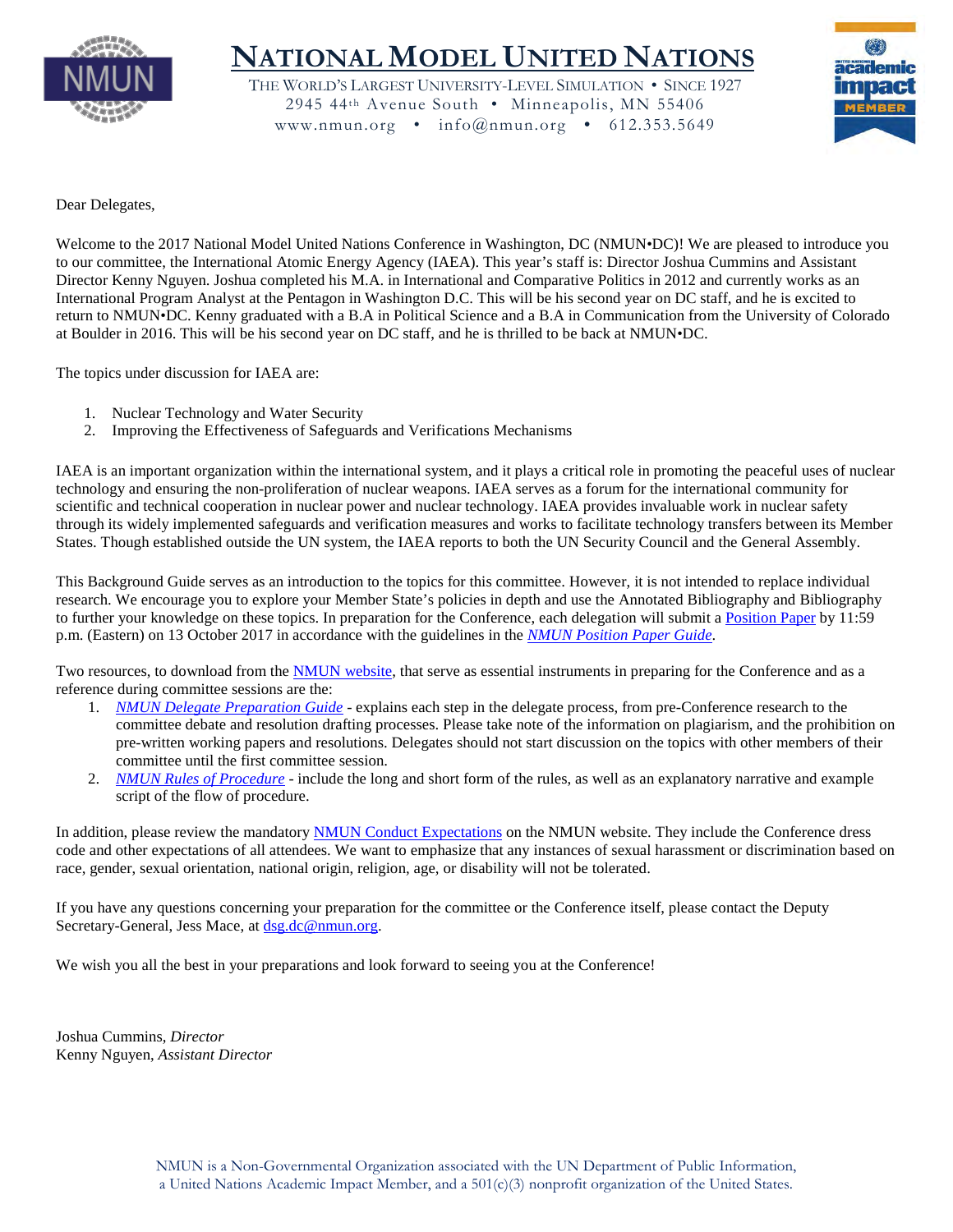

# **Committee Overview**

*"We… seek more than the mere reduction or elimination of atomic materials for military purposes. It is not enough to take this weapon out of the hands of the soldiers. It must be put into the hands of those who will know how to strip its military casing and adapt it to the arts of peace."*<sup>1</sup>

#### *Introduction*

United States President Dwight Eisenhower first formally proposed the International Atomic Energy Agency (IAEA) in his "Atoms for Peace" speech to the United Nations (UN) General Assembly in 1953.<sup>2</sup> The Conference on the Statute of the IAEA approved the final *Statute of the International Atomic Energy Agency* on 23 October 1956, and it came into force, officially creating the Agency, on 29 July 1957.<sup>3</sup> The growing consensus regarding nuclear disarmament continued with the adoption of the *Treaty on the Non-Proliferation of Nuclear Weapons* (NPT) by the General Assembly in 1968 and the NPT's entry into force on 5 March 1970.<sup>4</sup> The IAEA is the primary organization charged with verifying treaty compliance and carrying out the NPT's aims of non-proliferation, disarmament, and promoting the peaceful use of nuclear technology.<sup>5</sup> Today, the Agency's responsibilities are both normative and functional.<sup>6</sup> The General Conference and the Board of Governors provide a forum for debate on nuclear issues, while the Secretariat carries out inspections, develops safety standards, and assists Member States in utilizing nuclear technology.<sup>7</sup> This year marks the  $60<sup>th</sup>$  anniversary of the first session of the Agency's General Conference.<sup>8</sup> During this year's session, the agency hopes to highlight the significant contributions it has made to the safety and security of the international community and further promote its on-going work.<sup>9</sup>

#### *Governance, Structure and Membership*

The IAEA consists of the Board of Governors, the General Conference, and the Secretariat.<sup>10</sup> The Board of Governors meets five times per year to make recommendations regarding the IAEA's budget, program of work, safeguards agreements and safety standards, and applications for membership.<sup>11</sup> The General Conference meets annually to consider and approve topics brought to it by the Board of Governors, the Director General, and Member States.<sup>12</sup> The General Conference consists of all IAEA Member States, with each state having one vote.<sup>13</sup> The Board of Governors consists of 35 Member States.<sup>14</sup> Ten of the seats are allocated by the outgoing Board to the members most advanced in atomic energy; additionally, the state most advanced in atomic energy from eight geographic areas is appointed if the area is not represented among the initial appointees.<sup>15</sup> The General Conference elects 22 states to the Board, maintaining equitable geographic distribution.<sup>16</sup> The Chair of the Board of Governors for 2016-2017 is the Governor of South Africa, Ambassador Tebogo Seokolo.<sup>17</sup>

The Secretariat is headed by the Director General and includes four offices and six departments which carry out the day-to-day work of the Agency.<sup>18</sup> The Secretariat, including the Director General, acts under the direction and

<sup>&</sup>lt;sup>1</sup> UN General Assembly, *Official Record (A/PV.470)*, 1953, p. 452.

<sup>2</sup> Fischer, *History of the International Atomic Energy Agency: The First Forty Years*, 1997, p. 1.

<sup>3</sup> IAEA, *About the Statute of the IAEA*, 2017.

<sup>4</sup> IAEA, *Treaty on the Non-Proliferation of Nuclear Weapons*, 2014.

<sup>5</sup> IAEA, *The IAEA Mission Statement*, 2017; UN General Assembly, *Treaty on the Non-Proliferation of Nuclear Weapons (A/RES/2373 (XXII))*, 1968.

<sup>6</sup> IAEA, *General Conference*, 2017; IAEA, *Board of Governors*, 2017; IAEA, *Secretariat*, 2017.

 $<sup>7</sup>$  Ibid.</sup>

<sup>8</sup> IAEA, *Sixtieth Anniversary of the IAEA*, 2017.

<sup>&</sup>lt;sup>9</sup> Ibid.

<sup>10</sup> IAEA, *General Conference*, 2016; IAEA, *Board of Governors*, 2017; IAEA, *Secretariat*, 2017.

<sup>11</sup> IAEA, *Board of Governors*, 2017.

<sup>12</sup> IAEA, *General Conference*, 2017.

 $^{\rm 13}$  Ibid.

<sup>14</sup> IAEA, *Board of Governors*, 2017.

<sup>15</sup> UN Conference on the Statute of the IAEA, *The Statute of the IAEA*, 1956, Art. VI.

 $16$  Ibid.

<sup>&</sup>lt;sup>17</sup> IAEA, Board of Governors, 2017.

<sup>18</sup> IAEA, *Organizational Chart*, 2013; IAEA, *Secretariat*, 2017.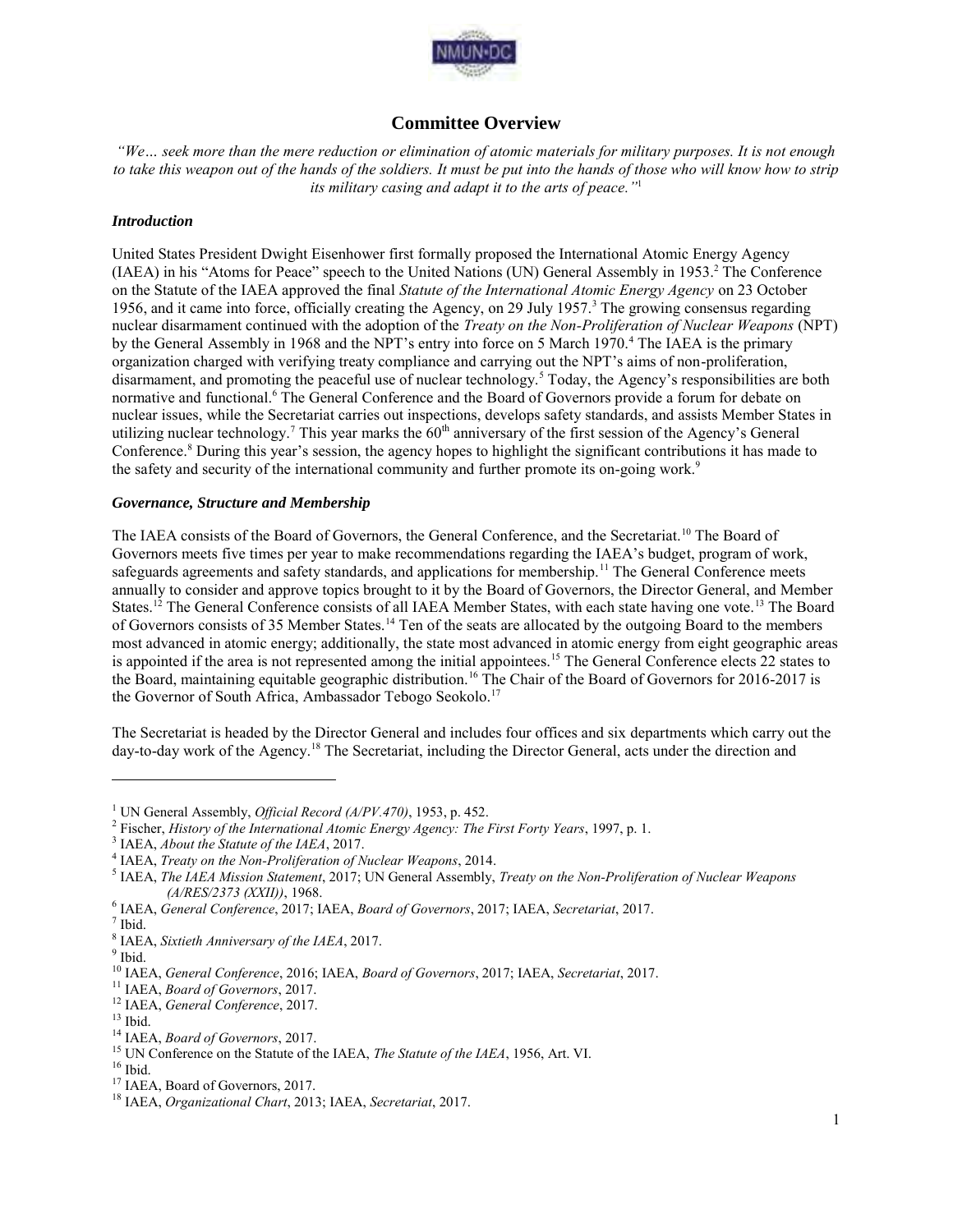

guidance of the Board of Governors.<sup>19</sup> The Director General's Office for Coordination, the Office of Internal Oversight Services, the Office of Legal Affairs, and the Office of Public Information and Communication provide administrative functions and support to the remainder of the Secretariat.<sup>20</sup> The Departments of Management, Nuclear Energy, Nuclear Safety and Security, Nuclear Sciences and Applications, Safeguards, and Technical Cooperation carry out the IAEA's work in promoting disarmament, non-proliferation, and peaceful use of nuclear technology.<sup>21</sup>

The IAEA is an independent, autonomous, self-governing body.<sup>22</sup> The Agency's relationship with the UN is established in the *Agreement Governing the Relationship Between the United Nations and the International Atomic Energy Agency*, which defines the formal working and reporting processes of the two organizations.<sup>23</sup> Any formal relationships between the IAEA and other international bodies are established by similar agreements, as called for in Article XVI of the IAEA *Statute*.<sup>24</sup> Its budget is initially drafted by the Director General and submitted to the Board of Governors for approval.<sup>25</sup> Once approved by the Board, the budget is considered by the General Conference, which can either approve the budget or return it to the Board with recommendations for revision.<sup>26</sup> The IAEA is funded by contributions from its Member States, assessed by a scale determined by the General Conference based on gross domestic product, as well as charges to states receiving materials, services, equipment, or facilities from the Agency and voluntary contributions to the general fund.<sup>27</sup> The IAEA budget for 2017 is  $\epsilon$ 366.3 million.<sup>28</sup>

The IAEA currently has 168 Member States, with three of those states in the process of depositing the necessary legal instruments for membership.<sup>29</sup> The only former Member State is the Democratic People's Republic of Korea, which joined the Agency in 1974 and withdrew in 1994.<sup>30</sup> The process of joining the IAEA is defined in Article IV of the Agency's statute.<sup>31</sup> The original Member States of the IAEA were those that signed the statute within 90 days of it opening for signature.<sup>32</sup> Additional states wishing to join the Agency must submit an application to the Secretariat for review by the Board of Governors at its next meeting.<sup>33</sup> If the Board determines the applicant "is willing and able to carry out the obligations of membership," membership is recommended to the General Conference, which confers final approval at its next meeting.<sup>34</sup> Once approved, the applicant deposits an Instrument of Acceptance of the Agency's statute to the United States Department of State, upon which the state is a member of the IAEA.<sup>35</sup> Although the IAEA is closely tied to the NPT, the Agency's list of Member States is not identical to the list of the States parties to the treaty.<sup>36</sup> Notably, India, Israel, and Pakistan were among the Agency's initial members in 1957 but have never signed or ratified the NPT.<sup>37</sup> The participation of these states in the IAEA is indicative of the Agency's ability to influence nuclear policy beyond the scope of the NPT.<sup>38</sup> In addition to these three states, 20 additional States parties to the NPT have never joined the IAEA.<sup>39</sup>

<sup>19</sup> IAEA Board of Governors, *Provisional Rules of Procedure of the Board of Governors (GOV/INF/500/Rev. 1)*, 1989.

<sup>20</sup> IAEA, *Offices Reporting to the Director General*, 2017.

<sup>21</sup> IAEA, *Organizational Chart*, 2013.

<sup>22</sup> IAEA, *The IAEA Mission Statement*, 2017.

<sup>23</sup> IAEA, *The Texts of the Agency's Agreements with the United Nations (INFCIRC/11)*, 1959.

<sup>24</sup> UN Conference on the Statute of the IAEA, *The Statute of the IAEA*, 1956, Art. XVI.

 $25$  Ibid.

 $^{\rm 26}$  Ibid.

<sup>27</sup> Ibid.

<sup>28</sup> IAEA, *The Agency's Budget Update for 2017*, 2017.

<sup>29</sup> IAEA, *Member States*, 2017.

 $^{\rm 30}$  Ibid.

<sup>31</sup> UN Conference on the Statute of the IAEA, *The Statute of the IAEA*, 1956, Art. IV.

 $32$  Ibid.

<sup>33</sup> IAEA, *Becoming a Member*, 2017.

 $^{\rm 34}$  Ibid.

<sup>35</sup> Ibid.

<sup>36</sup> IAEA, *Member States,* 2017; UNODA, *Treaty on the Non-Proliferation of Nuclear Weapons: Status of the Treaty*, 2016.  $37$  Ibid.

<sup>38</sup> Miller & Scheinman, *India, Israel, and Pakistan: Engaging the Non-NPT States in the Nonproliferation Regime*, 2003.

<sup>39</sup> IAEA, *Member States,* 2017; UNODA, *Treaty on the Non-Proliferation of Nuclear Weapons: Status of the Treaty*, 2016.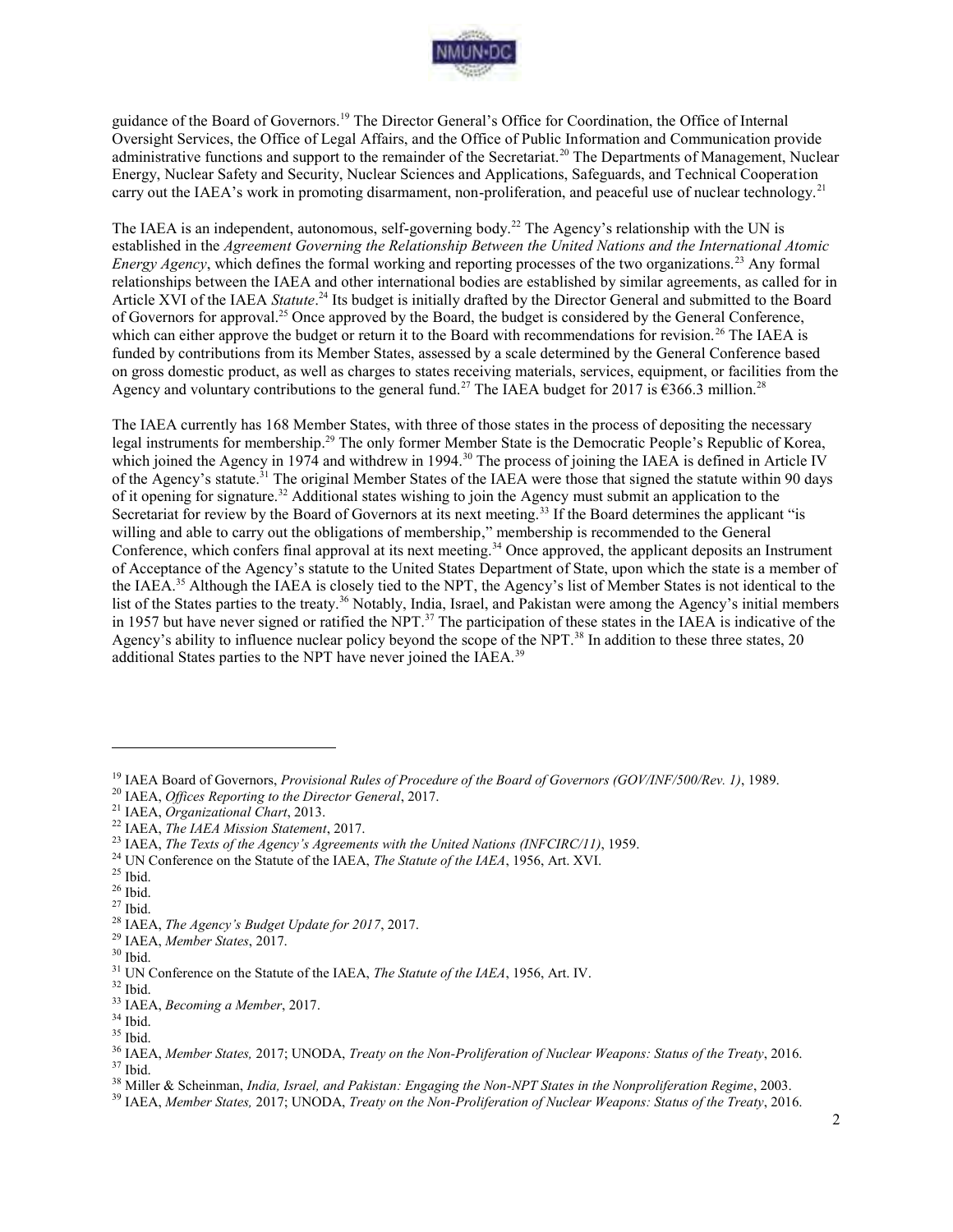

#### *Mandate, Functions and Powers*

The IAEA's mandate is established by its statute, which states that it "shall seek to accelerate and enlarge the contribution of atomic energy to peace, health and prosperity throughout the world. It shall ensure, so far as it is able, that assistance provided by it or at its request or under its supervision or control is not used in such a way as to further any military purpose."<sup>40</sup> The mandate is further defined by the NPT, which establishes international law regarding the non-proliferation of nuclear weapons, the disarmament of existing weapons systems, and the promotion of peaceful nuclear technology.<sup>41</sup> Although an autonomous body that is separate from the UN, the *Statute* requires that the IAEA report to certain UN bodies, including annual reports to the General Assembly, reports to the Security Council as needed, and reports to other organs regarding matters within the competence of those bodies.<sup>42</sup>

The IAEA's most visible and long-standing function is the role it plays in evaluating compliance with the NPT.<sup>43</sup> Article III of the NPT stipulates that States parties not in possession of nuclear weapons establish a safeguards agreement with the IAEA.<sup>44</sup> In addition to establishing common safety standards for fissile material, the safeguards agreements allow the Agency to verify that states are in compliance with the NPT through activities like field inspections, analysis of satellite images and environmental samples, and reviewing nuclear material accountancy entries.<sup>45</sup> The Agency can also refer matters to the UN Security Council, as it did with the Iranian nuclear program in 2006 and an undeclared reactor in Syria in 2011.<sup>46</sup> In addition to the NPT there are more than 15 treaties and conventions directly under the auspices of the IAEA, which establish responsibilities for and confer powers to the Agency.<sup>47</sup>

The Agency provides a number of key functions to the international community related to nuclear technology.<sup>48</sup> The IAEA is responsible for establishing and updating the nuclear safeguards system, which aims to prevent proliferation of weapons technology by putting early detection mechanisms in place that will help identify any misuse of nuclear technology or fissile materials.<sup>49</sup> Safeguards agreements were applied in 181 Member States in 2015.<sup>50</sup> The IAEA provides technical assistance to its Member States wishing to utilize nuclear technology, including energy, radiation medicine, and agriculture.<sup>51</sup> In 2015, 138 states and territories received technical assistance from the IAEA, with the largest areas of work being health and nutrition, safety and security, and food and agriculture.<sup>52</sup> Additionally, the Agency publishes research on topics like radiation biology, pest control, quality assurance, and radioactive waste management; providing a centralized forum for this research allows all states to benefit regardless of domestic research funding.<sup>53</sup>

#### *Recent Sessions and Current Priorities*

Much of the Secretariat's recent work has focused on improving nuclear safety and security and on producing the Agency's annual reports, including the *IAEA Annual Report*, the *Nuclear Technology Review*, the *Nuclear Safety Review*, and the *Safeguards Statement*. <sup>54</sup> The Secretariat is also supporting Member States in the implementation of the Sustainable Development Goals (SDGs) by building states technical capacity to utilize nuclear and isotopic technology to achieve the targets and track data, most notably regarding the targets to end hunger, ensure access to

<sup>40</sup> UN Conference on the Statute of the IAEA, *The Statute of the IAEA*, 1956, Art. II.

<sup>41</sup> UN General Assembly, *Treaty on the Non-Proliferation of Nuclear Weapons (A/RES/2373 (XXII))*, 1968.

<sup>42</sup> UN Conference on the Statute of the IAEA, *The Statute of the IAEA*, 1956, Art. III.

<sup>43</sup> IAEA, *Treaty of the Non-Proliferation of Nuclear Weapons and the IAEA - A Chronology*, 2014; UN General Assembly, *Treaty on the Non-Proliferation of Nuclear Weapons (A/RES/2373 (XXII))*, 1968.

<sup>44</sup> UN General Assembly, *Treaty on the Non-Proliferation of Nuclear Weapons (A/RES/2373 (XXII))*, 1968, Art. III.

<sup>45</sup> IAEA, *Key Facts and Figures*, 2017.

<sup>46</sup> *UN Nuclear Watchdog Refers Syria to Security Council*, BBC News, 2011.

<sup>47</sup> IAEA, *Treaties Under IAEA Auspices*, 2016.

<sup>48</sup> IAEA, *The IAEA Mission Statement*, 2017.

<sup>49</sup> IAEA, *Basics of IAEA Safeguards*, 2017.

<sup>50</sup> IAEA Board of Governors, *Safeguards Statement for 2014 (GOV/2015/30)*, 2015.

<sup>51</sup> IAEA, *IAEA Annual Report 2015*, 2015, p. v.

 $52$  Ibid.

<sup>53</sup> IAEA, *Scientific and Technical Publications Subject Areas*, 2010.

<sup>54</sup> IAEA, *Reports*, 2017.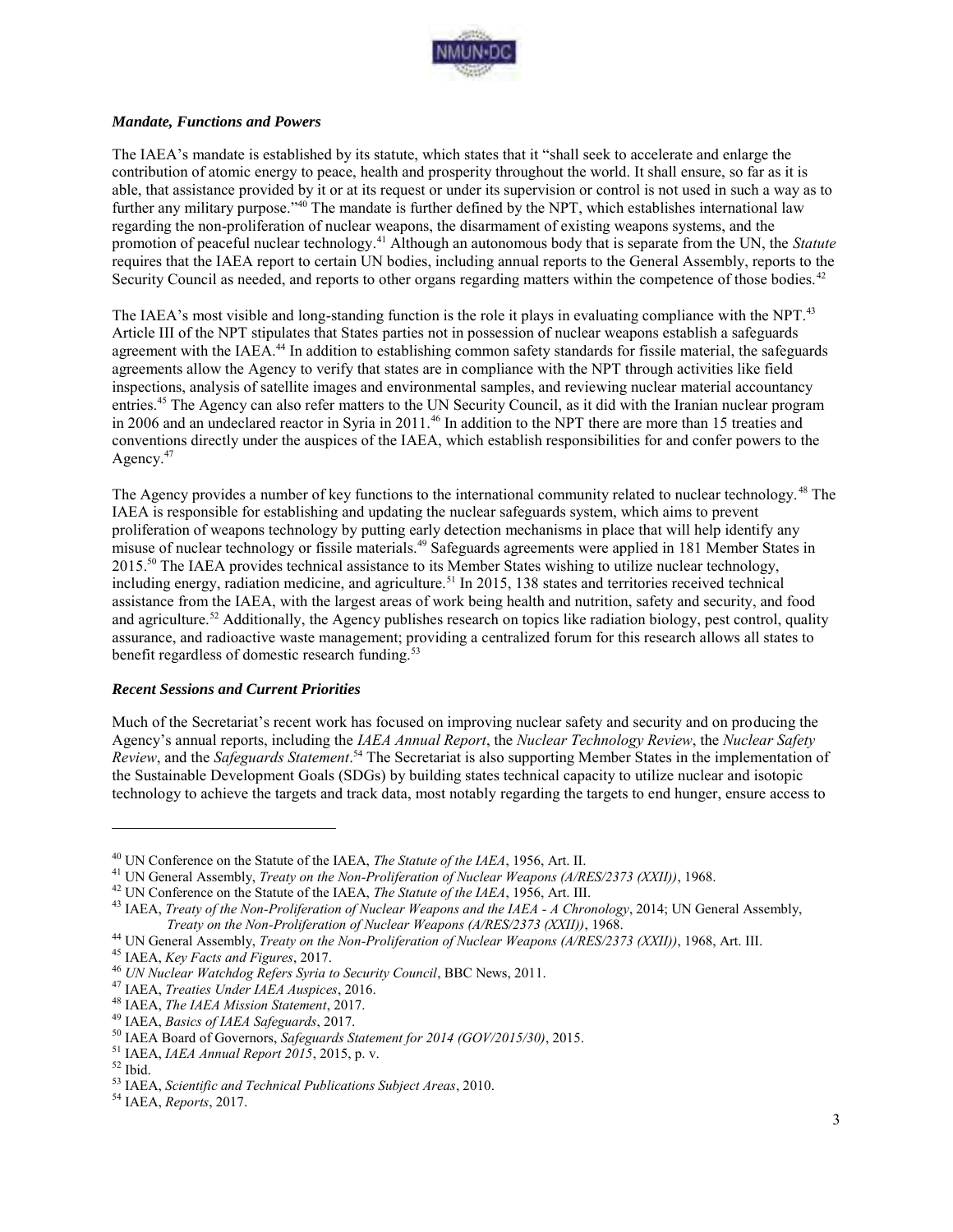

water and sanitation, and promote sustainable industrialization.<sup>55</sup> Externally, the IAEA played a role in the 2015 NPT Review Conference, a gathering of the States parties to the NPT held every five years to discuss treaty implementation and future policy.<sup>56</sup> In addition to providing technical expertise to the Review Conference, the IAEA hosted "How the Atom Benefits Life," a high-level event on the peaceful use of nuclear technology, as well as side events on nuclear security, nuclear safety, and safeguards.<sup>57</sup>

The 60<sup>th</sup> session of the IAEA General Conference was held from 26-30 September 2016, with more than 2,500 delegates from 155 IAEA Member States, non-governmental organizations, other international organizations, and the media in attendance.<sup>58</sup> At the meeting, IAEA membership for Saint Lucia, Saint Vincent and the Grenadines, and the Gambia were approved; eleven Member States were newly elected to the Board of Governors for the period of 2016-2018; and the IAEA annual budget for 2017 was accepted.<sup>59</sup> The Conference adopted resolution  $\overrightarrow{GC(60)}/20$  on the topic of the "implementation of the NPT safeguards agreement between the Agency and the Democratic People's Republic of Korea," resolution GC(60)/12 regarding "strengthening the Agency's activities related to nuclear science, technology and applications," as well as resolution GC(60)/15 on "the application of IAEA safeguards in the Middle East."<sup>60</sup> During the Conference, over 30 side events were organized, including a two-day Scientific Forum, which sought to draw attention to the role of nuclear technology in the achievement of the SDGs.<sup>61</sup> In particular, the role of nuclear and isotopic techniques in the fields of health, food security, energy and the environment were explored through five thematic sessions.<sup>62</sup>

The Agency's objectives are identified in the *Medium Term Strategy for 2018-2023*, which was developed by an open-ended working group established by the Board of Governors and with contributions by the Secretariat.<sup>63</sup> The document identifies six priorities for the IAEA: "facilitating access to nuclear power and other nuclear technologies; strengthening promotion and development of nuclear science, technology, and applications; improving nuclear safety and security; providing effective technical cooperation; strengthening the effective and efficient Agency safeguards; and providing effective, efficient and innovative management and sound program and budget planning."<sup>64</sup> Additionally, the IAEA will continue its cooperation with other international organizations, notably with the UN General Assembly and Security Council and in Preparatory Committee meetings for the 2020 NPT Review Conference.<sup>65</sup>

#### *Conclusion*

The IAEA provides the foundation for maintaining nuclear safety and security through its technical cooperation and safeguards programs.<sup>66</sup> Additionally, its research promotes the peaceful use of nuclear technology in a number of areas, including medicine and diagnostic imaging, water isotope analysis to map hydrological systems, and isotope tracers to measure the nutritional value of food.<sup>67</sup> As the international community continues to pursue nuclear disarmament and the expanded use of peaceful nuclear technology, including energy, the IAEA will play a vital role in facilitating dialogue, coordinating research efforts, and providing technical cooperation to Member States.<sup>68</sup>

<sup>55</sup> IAEA, *Atoms for Peace and Development: How the IAEA Supports the Sustainable Development Goals*.

<sup>&</sup>lt;sup>56</sup> IAEA, *IAEA and NPT*, 2017; UN 2015 Review Conference of the Parties to the Treaty on the Non-Proliferation of Nuclear Weapons, *Background*.

<sup>57</sup> IAEA, *IAEA and NPT*, 2017.

<sup>58</sup> IAEA Office of Public Information and Communication, *Important Resolutions Adopted: 60th IAEA General Conference Concludes*, 2016.

 $^{\rm 59}$  Ibid.

 $60$  Ibid.  $61$  Ibid.

<sup>62</sup> IAEA Office of Public Information and Communication, *Making Nuclear More Effective in Support of Sustainable Development: Conclusions of the 2016 Scientific Forum*, 2016.

<sup>63</sup> IAEA, *Medium Term Strategy 2018-2023*.

 $\,$   $^{64}$  Ibid.

<sup>65</sup> IAEA, *Relationship with the United Nations*, 2016; IAEA, *NPT "PrepCom" Sessions*, 2014.

<sup>66</sup> IAEA, *Basics of IAEA Safeguards*, 2017.

<sup>67</sup> IAEA, *Division of Human Health*, 2016; IAEA, *Water Resources Programme: Our Role*, 2010; Joint FAO/IAEA Division of Nuclear Techniques in Food and Agriculture, *Livestock Frequently Asked Questions*, 2017.

<sup>68</sup> IAEA, *The IAEA Mission Statement*, 2017.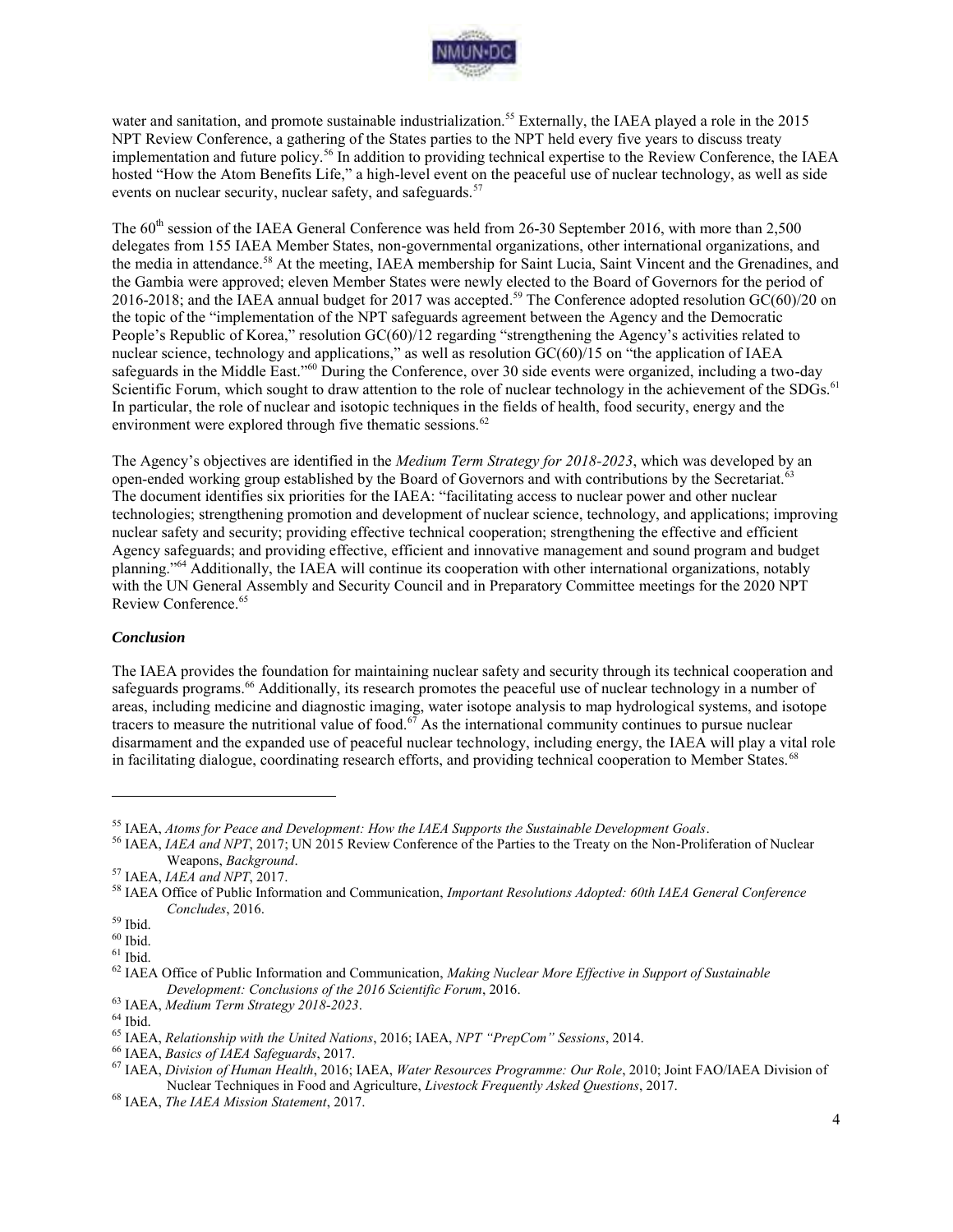

# **Annotated Bibliography**

Fischer, D. (1997). *History of the International Atomic Energy Agency: The First Forty Years.* Vienna, Austria: International Atomic Energy Agency. Retrieved 22 May 2017 from: [http://www](http://www-pub.iaea.org/MTCD/publications/PDF/Pub1032_web.pdf)[pub.iaea.org/MTCD/publications/PDF/Pub1032\\_web.pdf](http://www-pub.iaea.org/MTCD/publications/PDF/Pub1032_web.pdf) 

*Fischer's experience as a negotiator during the writing of the IAEA statute, Director and Assistant Director General for IAEA External Relations, and Special Advisor to the IAEA Director General contributed to producing the definitive resource on the Agency's early years. Delegates can use this book to understand the conditions under which the Agency was founded, the negotiation of the statute, and the Agency's work and priorities. Understanding the Agency's historical context and work will be critical to successful negotiations at the conference.* 

International Atomic Energy Agency. (n.d.). *Medium Term Strategy 2018-2023*. Retrieved 22 May 2017 from: https://www.iaea.org/sites/default/files/16/11/mts2018\_2013.pdf

*The Medium Term Strategy report provides an overview of the current environment in which the IAEA is operating, and a detailed list of the organization' strategic objectives for 2018-2023. In addition, clear mechanisms are described to enable the implementation of these objectives. Delegates should familiarize themselves with this strategy as it will be used as a guiding principle for policy development during the next five years.* 

International Atomic Energy Agency, Office of Public Information and Communication. (2016, September 30). *Important Resolutions Adopted: 60th IAEA General Conference Concludes*. Retrieved 22 May 2017 from: https://www.iaea.org/newscenter/news/60th-annual-session-of-iaea-general-conference-concludes

*This article highlights key resolutions which were adopted during the 60th session of the General Conference. In addition, it provides a description of important events that occurred during the General Session, including over 30 side events. This article provides delegates with a short, yet concise, overview of the important events surrounding the 60th session, and should be used as a starting point for further research regarding this organization and its recent achievements.* 

United Nations, Conference on the Statute of the International Atomic Energy Agency. (1956). *The Statute of the International Atomic Energy Agency*. Retrieved 22 May 2017 from:<https://www.iaea.org/node/9642>

*As the Agency's founding document, the statute establishes the IAEA's objectives, membership, governance, and program of work. Delegates should be thoroughly familiar with the provisions of the statute and how they are applied in the Agency's work. Particular attention should be given to Article III, which authorizes the key functions of the Agency, and Article XVI, which establishes the process by which the IAEA enters into agreements with other organizations, such as the UN.* 

United Nations, General Assembly, Twenty-second session. (1968). *Treaty on the Non-Proliferation of Nuclear Weapons (A/RES/2373 (XXII))*. Retrieved 22 May 2017 from[: www.undocs.org/A/RES/2373 \(XXII\)](http://www.undocs.org/A/RES/2373%20(XXII))  *Article III of the NPT requires States parties to establish safeguards agreements with the IAEA, and the Agency's work is guided by the NPT's three pillars of disarmament, non-proliferation, and the peaceful uses of nuclear technology. In particular, the NPT's provisions to prevent the proliferation of nuclear weapons underpin the IAEA's work to establish and promote safeguards, and the call for the peaceful use of nuclear technology is the impetus for much of the Agency's research. Delegates should have a thorough understanding of the NPT and its implementation.* 

## **Bibliography**

Fischer, D. (1997). *History of the International Atomic Energy Agency: The First Forty Years.* Vienna, Austria: International Atomic Energy Agency. Retrieved 22 May 2017 from: [http://www](http://www-pub.iaea.org/MTCD/publications/PDF/Pub1032_web.pdf)[pub.iaea.org/MTCD/publications/PDF/Pub1032\\_web.pdf](http://www-pub.iaea.org/MTCD/publications/PDF/Pub1032_web.pdf) 

International Atomic Energy Agency. (n.d.). *Atoms for Peace and Development: How the IAEA Supports the Sustainable Development Goals*. Retrieved 22 May 2017 from: [https://www.iaea.org/sites/default/files/sdg](https://www.iaea.org/sites/default/files/sdg-brochure_forweb.pdf)[brochure\\_forweb.pdf](https://www.iaea.org/sites/default/files/sdg-brochure_forweb.pdf)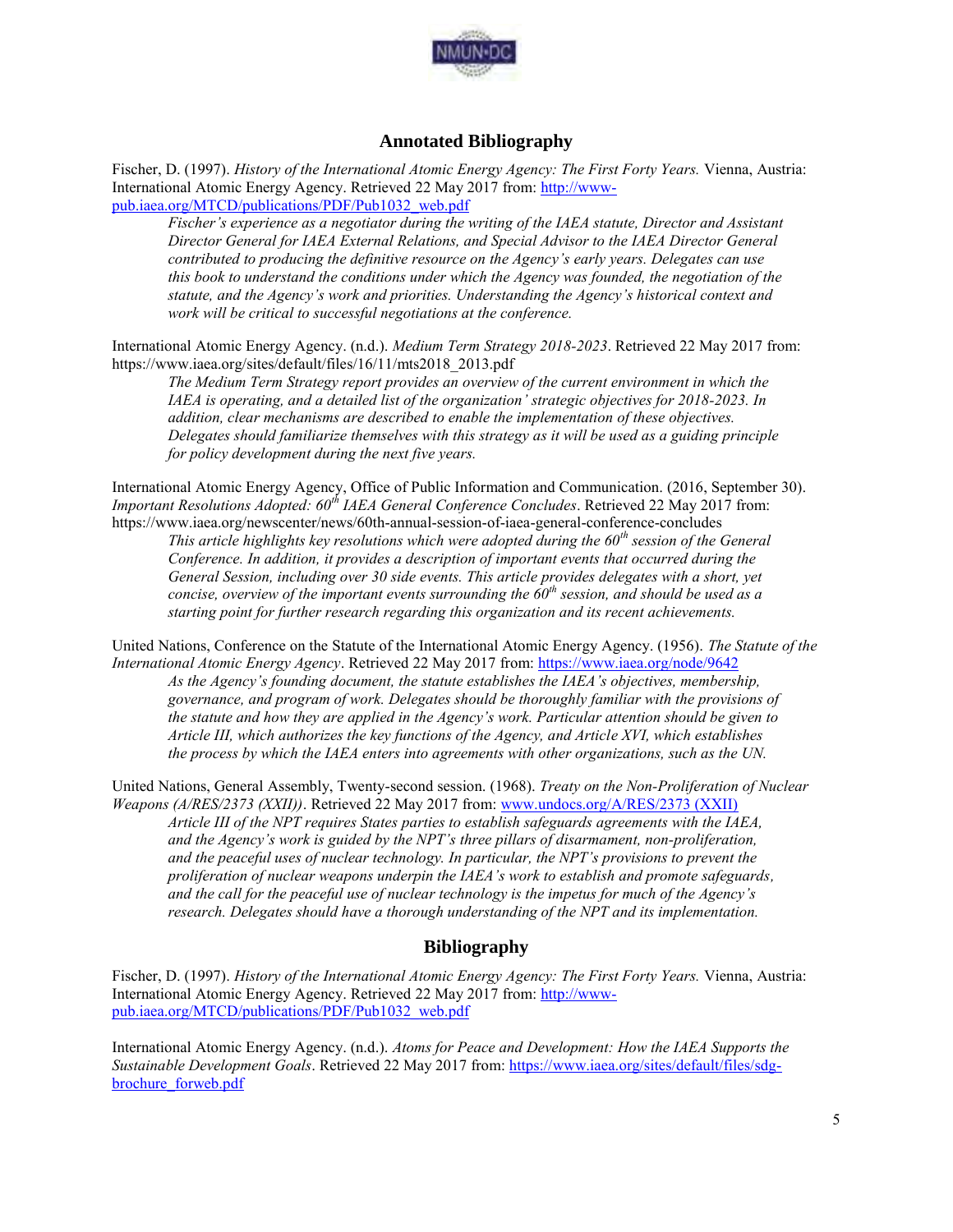

International Atomic Energy Agency. (n.d.). *Medium Term Strategy 2018-2023*. Retrieved 22 May 2017 from: https://www.iaea.org/sites/default/files/16/11/mts2018\_2013.pdf

International Atomic Energy Agency. (1959). *The Texts of the Agency's Agreements with the United Nations (INFCIRC/11)*. Retrieved 22 May 2017 from: http://www.iaea.org/sites/default/files/publications/documents/infcircs/1959/infcirc11.pdf

International Atomic Energy Agency. (2010). *Scientific and Technical Publications Subject Areas* [Website]. Retrieved 22 May 2017 from: [http://www-pub.iaea.org/books/IAEABooks/Subject\\_Areas](http://www-pub.iaea.org/books/IAEABooks/Subject_Areas) 

International Atomic Energy Agency. (2010). *Water Resources Programme: Our Role* [Website]. Retrieved 22 May 2017 from[: http://www-naweb.iaea.org/napc/ih/IHS\\_role.html](http://www-naweb.iaea.org/napc/ih/IHS_role.html) 

International Atomic Energy Agency. (2013). *Organizational Chart*. Retrieved 22 May 2017 from: [https://www.iaea.org/sites/default/files/orgchart\\_0.pdf](https://www.iaea.org/sites/default/files/orgchart_0.pdf) 

International Atomic Energy Agency. (2014). *Treaty on the Non-Proliferation of Nuclear Weapons* [Website]. Retrieved 22 May 2017 from:<https://www.iaea.org/publications/documents/treaties/npt>

International Atomic Energy Agency. (2014). *Treaty of the Non-Proliferation of Nuclear Weapons and the IAEA - A Chronology* [Website]. Retrieved 22 May 2017 from[: https://www.iaea.org/newscenter/focus/npt/chronology-of](https://www.iaea.org/newscenter/focus/npt/chronology-of-key-events)[key-events](https://www.iaea.org/newscenter/focus/npt/chronology-of-key-events) 

International Atomic Energy Agency. (2015). *IAEA Annual Report 2015*. Retrieved 9 June 2017 from: <https://www.iaea.org/sites/default/files/gc60-9.pdf>

International Atomic Energy Agency. (2016). *Treaties Under IAEA Auspices* [Website]. Retrieved 22 May 2017 from[: https://ola.iaea.org/ola/treaties/multi.html](https://ola.iaea.org/ola/treaties/multi.html) 

International Atomic Energy Agency. (2017). *60th IAEA General Conference (2016) Resolutions and Other Decisions* [Website]. Retrieved 9 June 2017 from: <https://www.iaea.org/About/Policy/GC/GC60/Resolutions/index.html>

International Atomic Energy Agency. (2017). *About the Statute of the IAEA* [Website]. Retrieved 22 May 2017 from[: https://www.iaea.org/node/9644](https://www.iaea.org/node/9644) 

International Atomic Energy Agency. (2017). *The Agency's Budget Update for 2017* [Report]. Retrieved 22 May 2017 from: [https://www.iaea.org/About/Policy/GC/GC60/GC60Documents/English/gc60-2\\_en.pdf](https://www.iaea.org/About/Policy/GC/GC60/GC60Documents/English/gc60-2_en.pdf) 

International Atomic Energy Agency. (2017). *Basics of IAEA Safeguards* [Website]. Retrieved 22 May 2017 from: <https://www.iaea.org/safeguards/basics-of-iaea-safeguards>

International Atomic Energy Agency. (2017). *Becoming a Member State* [Website]. Retrieved 22 May 2017 from: <https://www.iaea.org/about/policy/process-becoming-member-state-iaea>

International Atomic Energy Agency. (2017). *Board of Governors* [Website]. Retrieved 22 May 2017 from: <https://www.iaea.org/about/policy/board>

International Atomic Energy Agency. (2017). *Division of Human Health* [Website]. Retrieved 22 May 2017 from: <http://www-naweb.iaea.org/NAHU/index.html>

International Atomic Energy Agency. (2017). *General Conference* [Website]. Retrieved 22 May 2017 from: <https://www.iaea.org/about/policy/gc>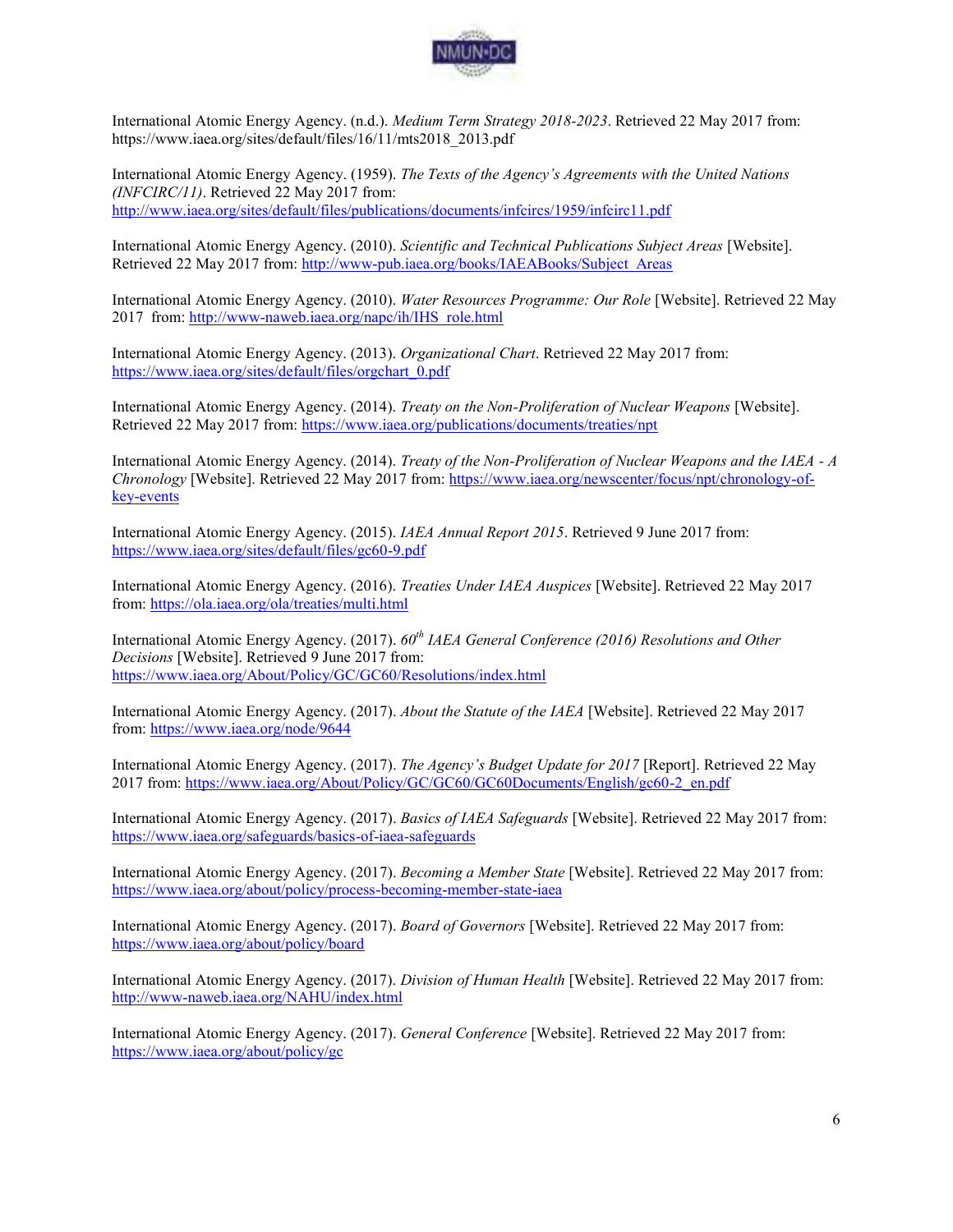

International Atomic Energy Agency. (2017). *IAEA and NPT* [Website]. Retrieved 22 May 2017 from: <https://www.iaea.org/newscenter/focus/npt>

International Atomic Energy Agency. (2017). *The IAEA Mission Statement* [Website]. Retrieved 22 May 2017 from: <https://www.iaea.org/about/mission>

International Atomic Energy Agency. (2017). *Key Facts and Figures* [Website]. Retrieved 22 May 2017 from: <https://www.iaea.org/safeguards/basics-of-iaea-safeguards/safeguards-facts-and-figures>

International Atomic Energy Agency. (2017). *Member States* [Website]. Retrieved 22 May 2017 from: <https://www.iaea.org/about/memberstates>

International Atomic Energy Agency. (2017). *NPT "PrepCom" Sessions* [Website]. Retrieved 22 May 2017 from: <https://www.iaea.org/newscenter/focus/npt/npt-prepcom-sessions>

International Atomic Energy Agency. (2017). *Offices Reporting to the Director General* [Website]. Retrieved 22 May 2017 from:<https://www.iaea.org/about/organizational-structure/offices-reporting-to-the-director-general>

International Atomic Energy Agency. (2017). *Relationship with the United Nations* [Website]. Retrieved 22 May 2017 from:<https://www.iaea.org/technicalcooperation/Partnerships/Relation-UN/index.html>

International Atomic Energy Agency. (2017). *Reports* [Website]. Retrieved 22 May 2017 from: <https://www.iaea.org/publications/reports>

International Atomic Energy Agency. (2017). *Secretariat* [Website]. Retrieved 22 May 2017 from: <https://www.iaea.org/about/staff>

International Atomic Energy Agency, Board of Governors. (1989). *Provisional Rules of Procedure of the Board of Governors (GOV/INF/500/Rev. 1)*. Retrieved 22 May 2017 from:<https://www.iaea.org/sites/default/files/bgrules.pdf>

International Atomic Energy Agency, Board of Governors. (2015). *Safeguards Statement for 2014 (GOV/2015/30)*. Retrieved 22 May 2017 from: https://www.iaea.org/sites/default/files/sir\_2014\_statement.pdf

International Atomic Energy Agency, Office of Public Information and Communication. (2016, September 30). *Important Resolutions Adopted: 60th IAEA General Conference Concludes* [News Article]. Retrieved 22 May 2017 from: https://www.iaea.org/newscenter/news/60th-annual-session-of-iaea-general-conference-concludes

International Atomic Energy Agency, Office of Public Information and Communication. (2016, September 30). *Making Nuclear More Effective in Support of Sustainable Development: Conclusions of the 2016 Scientific Forum*  [News Article]. Retrieved 22 May 2017 from: [https://www.iaea.org/newscenter/news/nuclear-technology-and](https://www.iaea.org/newscenter/news/nuclear-technology-and-sustainable-development-conclusions-of-the-2016-scientific-forum)[sustainable-development-conclusions-of-the-2016-scientific-forum](https://www.iaea.org/newscenter/news/nuclear-technology-and-sustainable-development-conclusions-of-the-2016-scientific-forum) 

Joint FAO/IAEA Division of Nuclear Techniques in Food and Agriculture. (2017). *Livestock Frequently Asked Questions* [Website]. Retrieved 22 May 2017 from:<http://www-naweb.iaea.org/nafa/aph/questions/aph-q1.html>

Miller, M. & L. Scheinman. (2003, December 1). Israel, India, and Pakistan: Engaging the Non-NPT States in the Nonproliferation Regime. *Arms Control Today*. Retrieved 22 May 2017 from: [https://www.armscontrol.org/act/2003\\_12/MillerandScheinman](https://www.armscontrol.org/act/2003_12/MillerandScheinman) 

*UN Nuclear Watchdog Refers Syria to Security Council*. (2011, June 9). BBC News. Retrieved 22 May 2017 from: <http://www.bbc.com/news/world-middle-east-13717874>

United Nations, 2015 Review Conference of the Parties to the Treaty on the Non-Proliferation of Nuclear Weapons. (n.d.). *Background* [Website]. Retrieved 22 May 2017 from:<http://www.un.org/en/conf/npt/2015/background.shtml>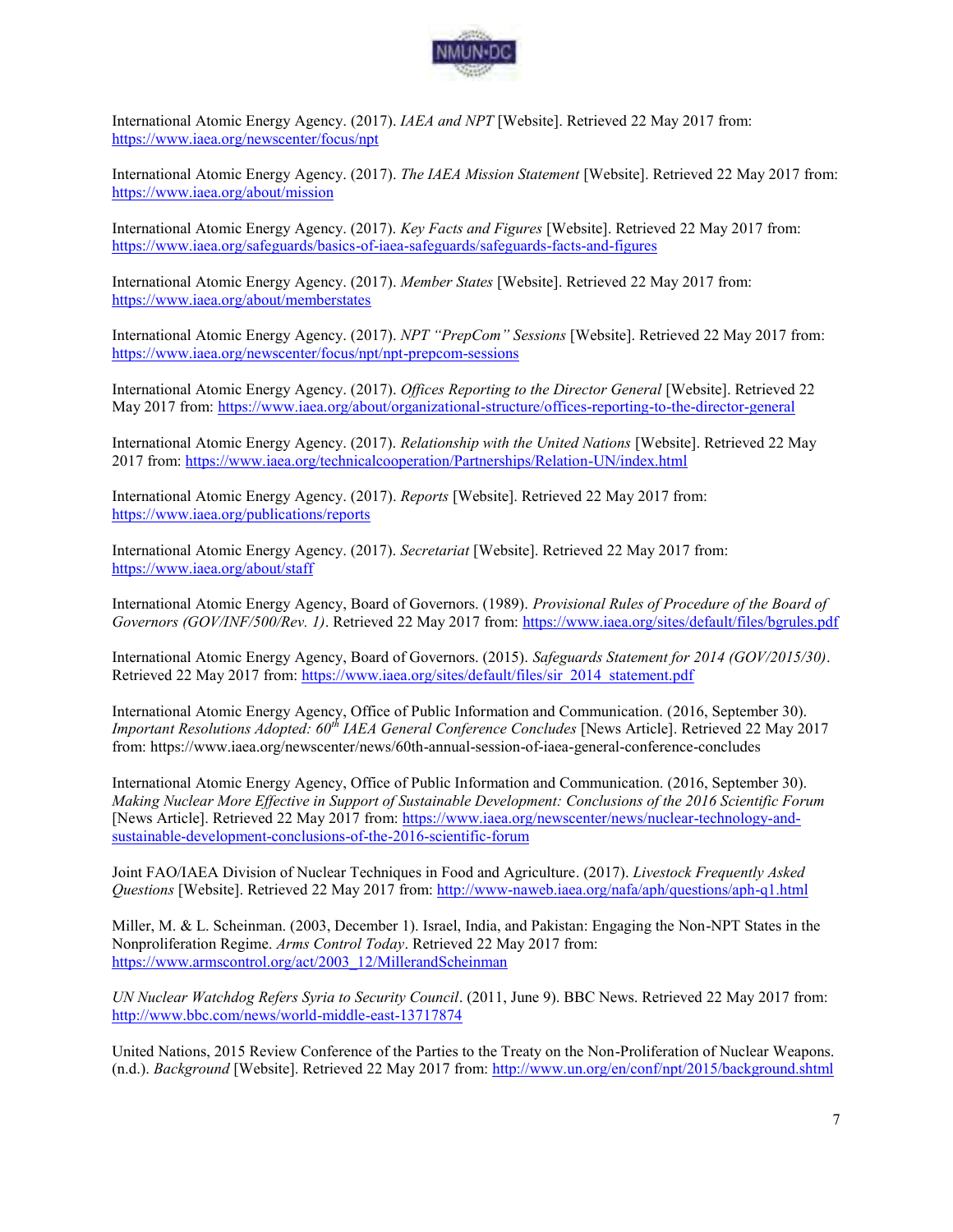

United Nations, Conference on the Statute of the International Atomic Energy Agency. (1956). *The Statute of the International Atomic Energy Agency*. Retrieved 22 May 2017 from:<https://www.iaea.org/node/9642>

United Nations, General Assembly, Eighth session. (1953, December 8). *Official Record (A/PV.470)*. Retrieved 22 May 2017 from: http://www.undocs.org/A/PV.470

United Nations, General Assembly, Twenty-second session. (1968). *Treaty on the Non-Proliferation of Nuclear Weapons (A/RES/2373 (XXII))*. Retrieved 22 May 2017 from[: www.undocs.org/A/RES/2373 \(XXII\)](http://www.undocs.org/A/RES/2373%20(XXII)) 

United Nations Office for Disarmament Affairs. (2016). *Treaty on the Non-Proliferation of Nuclear Weapons: Status of the Treaty* [Website]. Retrieved 22 May 2017 from:<http://disarmament.un.org/treaties/t/npt>

World Nuclear Association. (2016). *Safeguards to Prevent Nuclear Proliferation* [Website]. Retrieved 22 May 2017 from[: http://www.world-nuclear.org/information-library/safety-and-security/non-proliferation/safeguards-to](http://www.world-nuclear.org/information-library/safety-and-security/non-proliferation/safeguards-to-prevent-nuclear-proliferation.aspx)[prevent-nuclear-proliferation.aspx](http://www.world-nuclear.org/information-library/safety-and-security/non-proliferation/safeguards-to-prevent-nuclear-proliferation.aspx)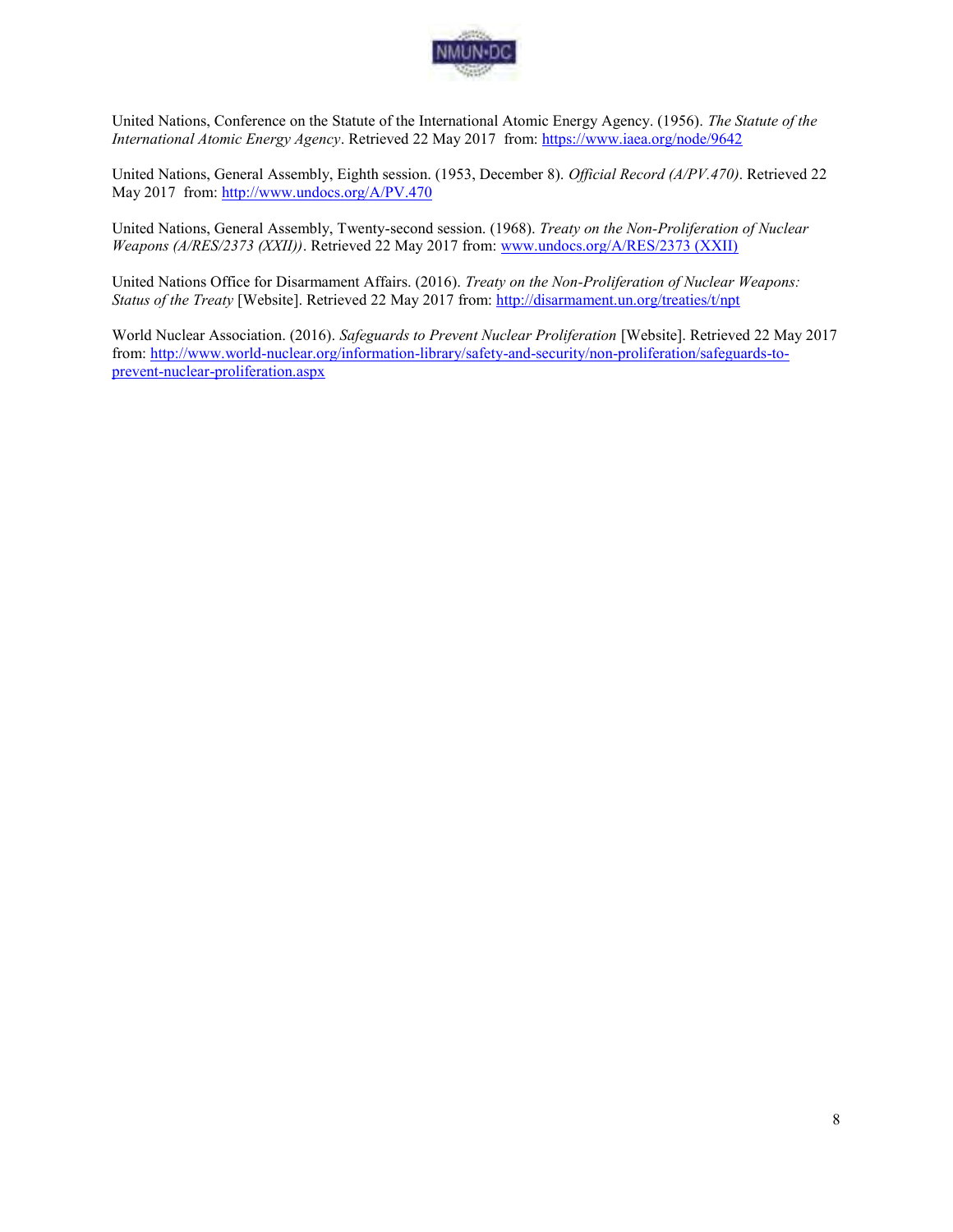

# **I. Nuclear Technology and Water Security**

*"Nuclear science and technology can help gather the data needed to build effective water management policies and regulatory frameworks, which ultimately impacts people's lives."*<sup>69</sup>

#### *Introduction*

The promotion of peaceful uses of nuclear technology has been part of the mandate of the International Atomic Energy Agency (IAEA) since its inception in 1957.<sup>70</sup> Nuclear technology has advanced significantly in the past decade with more efficient reactors, sustainable power plants, and increased regulation within the international community.<sup>71</sup> The IAEA has also become more active in the realm of water security, as IAEA research and technology has been utilized to improve access to clean and sustainable sources of water.<sup>72</sup> From the perspective of the IAEA, water security refers to the availability, quality, management, and protection of water.<sup>73</sup> The IAEA has recognized that water security is critical to human development and economic sustainability, particularly in light of global population growth."<sup>74</sup> IAEA's work on water security is varied, but it is best known for using isotope hydrology to discover and develop water resources.<sup>75</sup> Water security has long been an issue addressed by the IAEA and the greater international community, although more recently attention has been re-focused on the issue due to its inclusion in the *2030 Agenda for Sustainable Development*. 76

#### *International and Regional Framework*

The United Nations (UN) and international community have advocated for the peaceful use of nuclear technology and the importance of on-going research for decades.<sup>77</sup> The *Treaty on the Non-Proliferation of Nuclear Weapons* (NPT), ratified in 1970, provides clear objectives for peaceful use of nuclear technology and equal access to this technology for Member States.<sup>78</sup> In 1977, the United Nations Water Conference adopted the *Mar Del Plata Acton Plan* with the goal of universalizing access to water and improving its administration by national, regional, and international organizations.<sup>79</sup> The *Mar Del Plata Action Plan* made several recommendations, including establishing an international body to research water resources, coordinate research and development, and expand existing networks of hydrological and meteorological research stations.<sup>80</sup> Within the *Mar Del Plata Action Plan*, the UN enacted the *International Drinking Water Supply and Sanitation Decade of 1981-1990* and tasked the Committee on Natural Resources to review progress made by governments in the implementation of the *Mar Del Plata Action Plan*. 81

In 2002, the United Nations Department of Economic and Social Affairs (UNDESA) hosted the World Summit on Sustainable Development and adopted the *Johannesburg Plan of Implementation* (JPOI), a framework with sustainability at its core, that stresses the importance of access to water and effective water resource management.<sup>82</sup> After the JPOI, the General Assembly and UNDESA advocated for international efforts to promote water sanitation and access to clean water with the International Decade for Action: 'Water for Life' from 2005-2015.<sup>83</sup> Along with that declaration, the General Assembly recognized that energy consumption and nuclear power are interconnected

<sup>69</sup> IAEA, *World Water Day: Using Nuclear Techniques to Protect Water*, 2016.

<sup>70</sup> IAEA, *Nuclear Technology Review*, 2016.

 $71$  Ibid.

<sup>72</sup> IAEA, *World Water Day: Using Nuclear Techniques to Protect Water*, 2016.

<sup>73</sup> Ibid.

<sup>74</sup> IAEA, *Water Resources Programme*, 2016.

<sup>75</sup> IAEA, *World Water Day: Using Nuclear Techniques to Protect Water*, 2016.

<sup>76</sup> UN General Assembly, *Transforming our world: the 2030 Agenda for Sustainable Development (A/RES/70/1)*, 2015.

<sup>77</sup> Fischer, *History of the International Atomic Energy Agency: The First Forty Years*, 1997, p. 10.

<sup>78</sup> IAEA, *Treaty of the Non-Proliferation of Nuclear Weapons and the IAEA – A Chronology*, 2014.

<sup>79</sup> United Nations Water Conference, *Mar Del Plata Acton Plan*, 1977.

 $\rm^{80}$  Ibid.

<sup>81</sup> UN General Assembly, 1979). *Follow-up to and implementation of the Mar Del Plata Action Plan of the United Nations Water Conference (A/RES/34/191)*, 1979*.*

<sup>82</sup> UN DESA, *Plan of Implementation of the World Summit on Sustainable Development*, 2002.

<sup>83</sup> UN DESA, *We're finally at the end of the UN Decade for Water 2005-2015 – It is time to say good-bye*, 2015.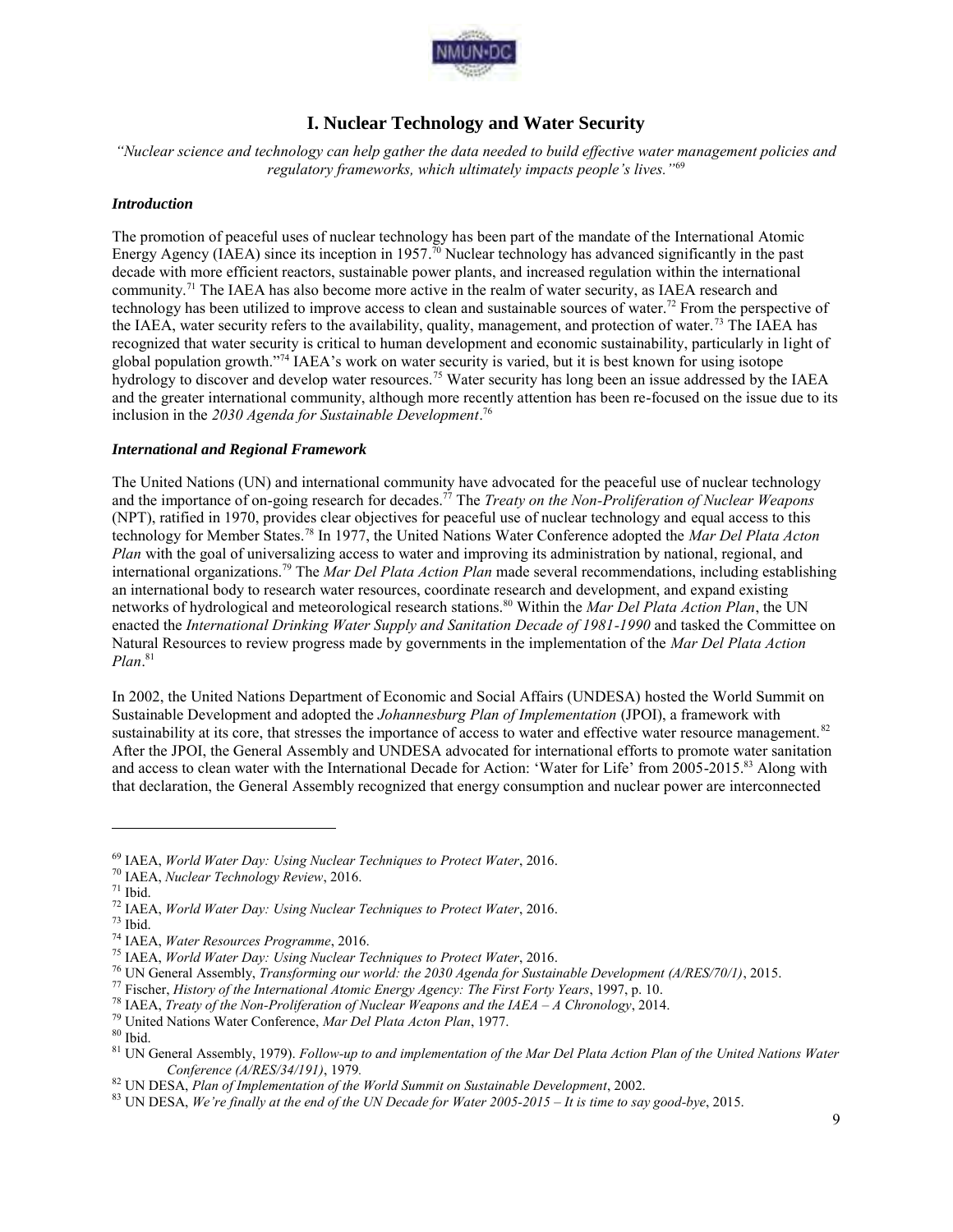

with water.<sup>84</sup> In 2010, the General Assembly passed resolution 64/292 on the *Human right to water and sanitation*, which declared safe and clean drinking water a human right and called for Member States and intergovernmental organizations to provide financial resources, capacity building, and technology transfer as forms of international assistance.<sup>85</sup> In 2015, the General Assembly adopted the *2030 Agenda for Sustainable Development*, which included within it the Sustainable Development Goals (SDGs).<sup>86</sup> SDG 6 focuses on clean water and sanitation and has targets based on improving sanitation in public institutions, promoting affordable and socially and culturally acceptable technologies and practices, integrating sanitation into water resources management strategies, developing innovative financing and partnership mechanisms, and strengthening existing information networks. $\frac{8}{37}$  In November 2016, the General Assembly approved the upcoming *International Decade for Action on Water for Sustainable Development* for 2018-2028, which focuses on the integrated management of water resources.<sup>88</sup>

#### *Role of the International System*

After the adoption of the JPOI, UN-Water was established as an inter-agency mechanism to coordinate all issues concerning freshwater.<sup>89</sup> UN-Water works with other UN bodies and Member States to maximize system-wide coordinated action on water.<sup>90</sup> Any UN body or program that deals with water-related issues can be a member of UN-Water, which makes their membership very broad; it includes: the IAEA; the Food and Agriculture Organization of the UN; the United Nations Development Programme; the United Nations Environment Programme; and the United Nations Educational, Scientific, and Cultural Organization (UNESCO), among others.<sup>91</sup> As an example of an agency implementing action on water, UNESCO helps to build up the capacity of Member States, including with modern training and technology innovations, to improve national water systems and promote water access.<sup>92</sup> UNSECO also operates water-related centers in 26 different geographic areas, each of which provides support, training, and expertise based on the unique needs of the region.<sup>93</sup>

Like UNESCO, the IAEA has a long history of supporting technology that promotes development and water security.<sup>94</sup> In 1960, the IAEA launched the Global Network of Isotopes in Precipitation (GNIP) in order to conduct research and observation of hydrogen and oxygen isotopes in precipitation.<sup>95</sup> With assistance from the World Meteorological Organization (WMO), the IAEA collects spatial data from GNIP on the isotope content of precipitation across the global and compiles it to track water and determine environmental variations.<sup>96</sup> The network and its related technology allows the IAEA to track the entire life cycle of water, which can be helpful in water resources management and the identification of contaminants.<sup>97</sup> Using similar technology and partnerships, the Global Network of Isotopes in Rivers (GNIR) was formed in 2002 to provide environmental observations of river waters and analyze water samples from around the globe.<sup>98</sup> Both of these initiatives, and many other UN bodies that use nuclear technology in their work on water, are supported by the IAEA Environment Laboratories (IAEA-MEL), which was established in Monaco in 1961 to support the IAEA's Department of Research and Isotopes.<sup>99</sup> IAEA-MEL collaborates with Member States and multiple UN bodies to conduct research and share technological advancements.<sup>100</sup> The primary objective of the laboratory is to coordinate technical aspects of international ocean

<sup>84</sup> UN ECOSOC, *Water for Life: Water and Energy*, 2015.

<sup>85</sup> UN General Assembly, *The human right to water and sanitation (A/RES/64/292)*, 2010*.*

<sup>86</sup> UN DPI, *Sustainable Development Knowledge Platform: Water and sanitation*, 2016.

<sup>87</sup> Ibid.

<sup>88</sup> UN DPI, *International Decade for Action, 'Water for Sustainable Development'*, *2018-2028*, 2016.

<sup>89</sup> UN Water, *What We Do*, 2017.

 $\rm^{90}$  Ibid.

<sup>91</sup> UN-Water, *Members*, 2017.

<sup>92</sup> UNSECO, *Water Security*, 2017.

<sup>93</sup> UNESCO, *Water-related Centres under the auspices of UNESCO*.

<sup>94</sup> IAEA, *World Water Day: Using Nuclear Techniques to Protect Water*, 2016.

<sup>95</sup> IAEA, *Global Networks of Isotopes in Precipitation and Rivers (GNIP, GNIR)*, 2017.

 $^{96}$  Ibid.

<sup>97</sup> Ibid.

<sup>98</sup> Ibid.

<sup>99</sup> IAEA, *Environment Laboratories Monaco*, 2010.

<sup>100</sup> Ibid.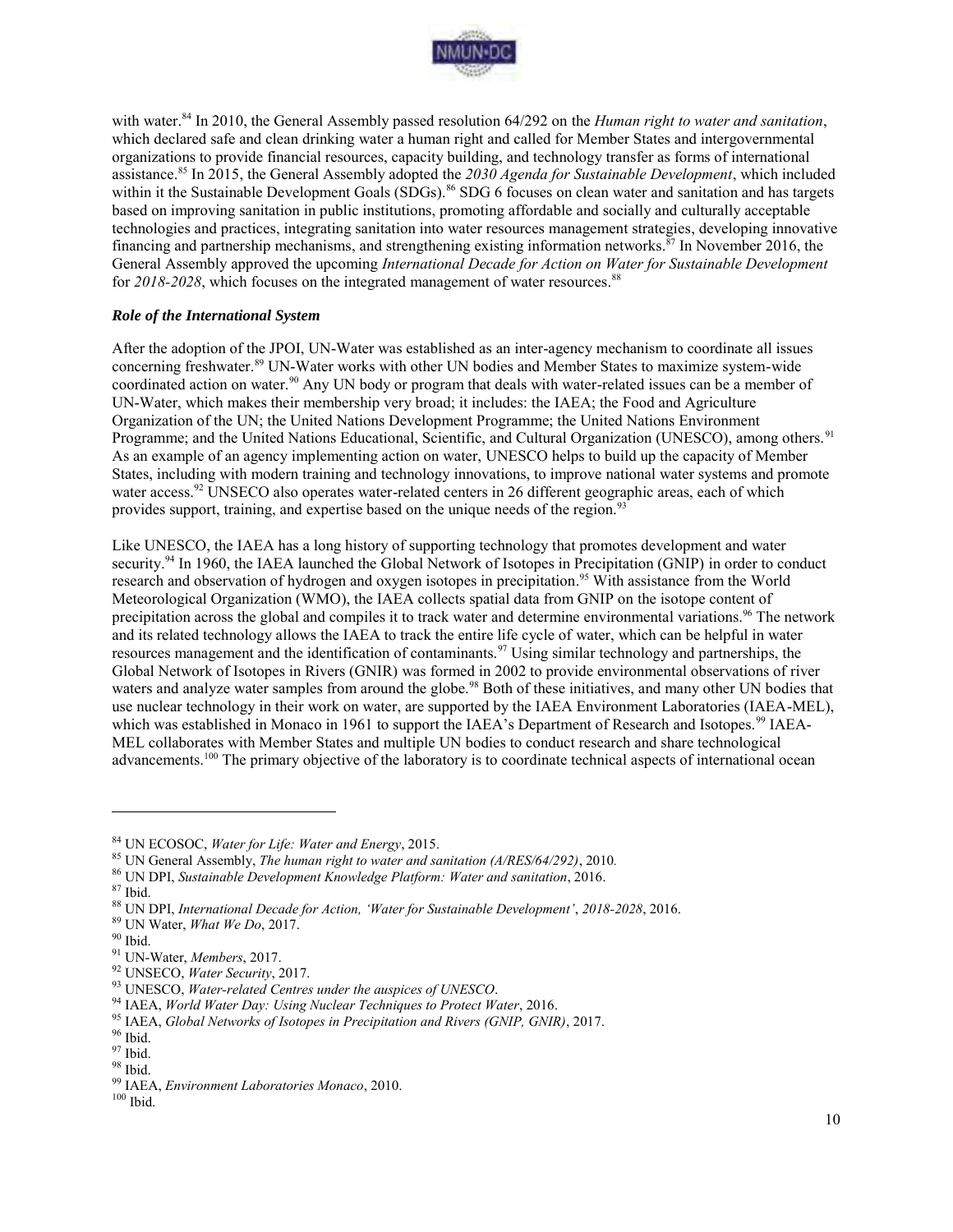

protection, provide training, and assist with analytical quality control services for radioactive and non-radioactive marine pollutants to protect marine environments.<sup>101</sup>

At the 59th session of the IAEA General Conference in 2015, Member States adopted GC (59)/RES/9 on "Measures to strengthen international cooperation in nuclear, radiation, transport and waste safety," which requested that Member States and international organizations cooperate in creating international and regional frameworks for standards in drinking water and other commodities.<sup>102</sup> Since then, the IAEA has committed itself to improving access to sustainable water resources and providing research to the international community in that regard.<sup>103</sup> IAEA research on isotopes allows scientists and researchers to gather information on water replenishment rates, flow, and vulnerability to pollution, as well as to determine water's age, origin, quality, and quantity.<sup>104</sup> The scientific progress made by IAEA scientists has led to the creation of new technologies, further improving the accessibility of water and sustainability of water resources for local populations around the world.<sup>105</sup>

#### *Nuclear Technology: Hydrology, Water Security, and Nuclear Energy*

By 2017, roughly 80 Member States had received support through nearly 1,200 projects under the IAEA's technical cooperation program.<sup>106</sup> IAEA assistance has includes over 400 meetings on various topics in nuclear science and technology each year, in addition to the IAEA's Coordinated Research Programs, which consist of groups of scientists in various Member States that cooperatively investigate problems in a wide range of fields.<sup>107</sup> IAEA assistance follows three principles, namely experts, equipment, and training, which allows for 30,000 IAEA experts to be assigned to assist in nuclear-related development in Member States.<sup>108</sup> Additionally, the IAEA engages with Member States on science-based isotope hydrology methodologies and the establishment of technical training sites.<sup>109</sup> This assistance was extended to Japan in the aftermath of the 2011 Fukishima nuclear disaster, where scientists and engineers from the IAEA and Japan cooperated in several technical seminars to ensure that groundwater around Fukishima had not been contaminated by nuclear fallout and radiation.<sup>110</sup>

Access to reliable, sustainable, and safe drinking water is a key aspect of the IAEA's mission and mandate, as is utilization of nuclear isotopic techniques.<sup>111</sup> By the end of 2015, there were 30 Member States with 441 active nuclear reactors and 30 reactors under construction.<sup>112</sup> While there has been significant progress in developing and improving efficient fusion reactors with nuclear reactors, there have been concerns regarding aging nuclear technology.<sup>113</sup> Older reactors can threaten local environments and local drinking water with hazardous radiation.<sup>114</sup> Approximately half of the world's 246 reactors are at some level of risk of failure due to their age.<sup>115</sup> Only eight states are constructing new research reactors or developing programs to improve research and development of nuclear science and technology.<sup>116</sup> The IAEA presently supports Member States with efficient water management in nuclear power plants.<sup>117</sup> The IAEA work is featured in the Water Management Program (WAMP) for the construction or replacement of nuclear power plants.<sup>118</sup> WAMP focuses on waste treatment systems, water for

 $101$  Ibid.

<sup>102</sup> IAEA, *Measures to strengthen international cooperation in nuclear, radiation, transport and waste safety*, 2015.

<sup>103</sup> Jawerth & Gaspar, *How the IAEA Will Contribute to the Sustainable Development Goals*, 2015.

<sup>104</sup> IAEA, *World Water Day: Using Nuclear Techniques to Protect Water*, 2016.

 $105$  Ibid.

<sup>106</sup> IAEA, *IAEA technical cooperation: Strengthening technology transfer*, 2015.

 $107$  Ibid.

 $^{108}$  Ibid.

<sup>109</sup> IAEA, *Water Resources Programme*, 2016.

 $110$  Ibid.

<sup>111</sup> Ibid.

<sup>112</sup> IAEA, *Nuclear Technology Review*, 2016.

 $\,$  113 Ibid.

 $114$  Ibid.

<sup>115</sup> Ibid.

<sup>116</sup> Ibid.

<sup>117</sup> IAEA, *Efficient Water Management in Nuclear Power Plants*, 2017.

 $^{118}$  Ibid.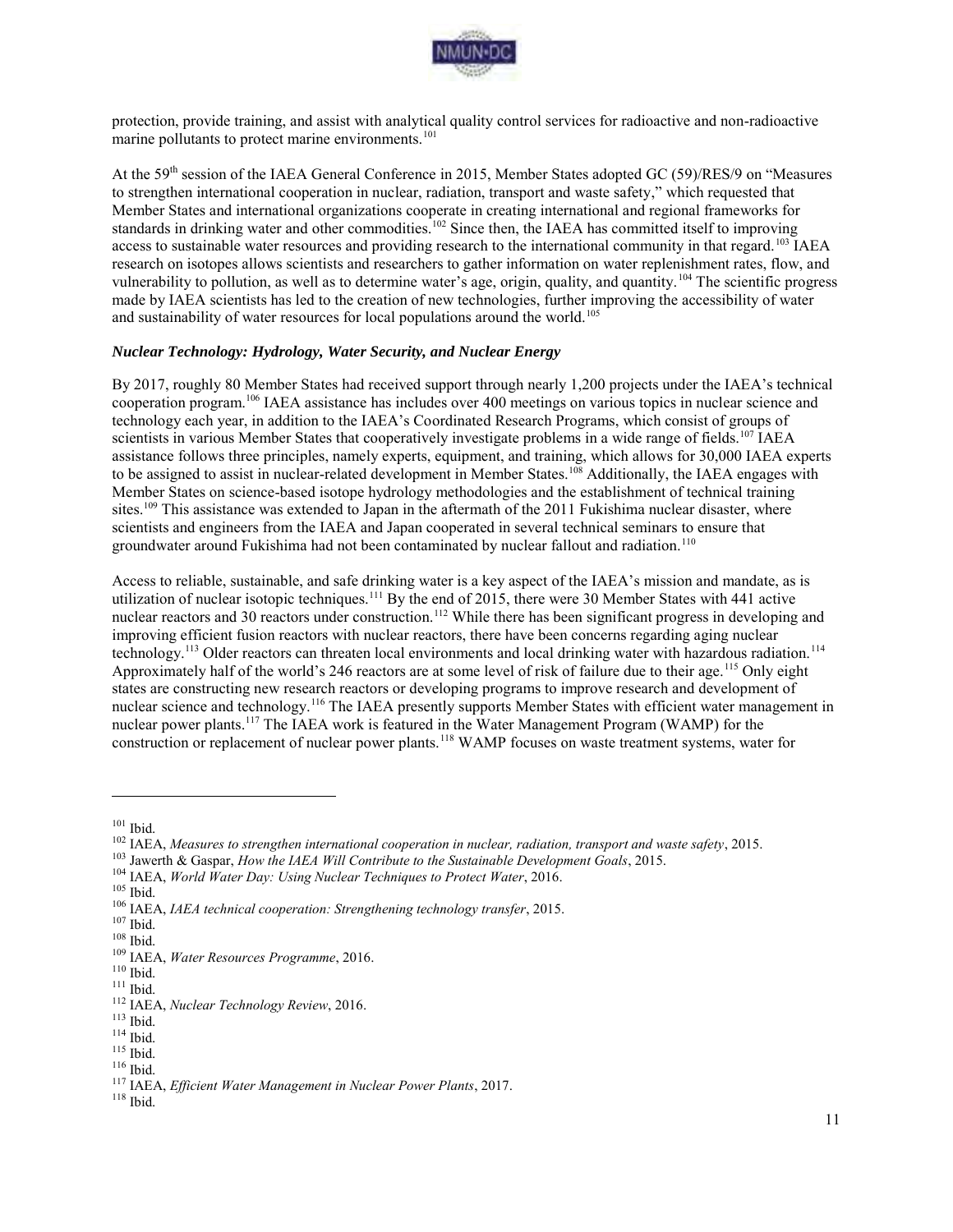

condenser cooling, and safe water management strategies that allow Member States to access valuable data and research for improving water sustainability within nuclear reactors.<sup>119</sup>

#### *Water Security Case Study: Water Security in Africa*

Nuclear scientists from Member States and the IAEA are able to analyze radioactivity of the isotopes.<sup>120</sup> Through this research, scientists can determine the age of water and whether stable isotopes can remain constant throughout the period when they are present in water.<sup>121</sup> Scientists are then able use the different isotope contents in surface water and groundwater to determine various factors and processes, including sources and history of water, past and present rainfall conditions, recharge of aquifers, mixing and interactions of water bodies, evaporation processes, geothermal resources and pollution processes.<sup>122</sup> The IAEA uses this research to observe water molecules and the water cycle of evaporation, precipitation, infiltration, runoff, evapotranspiration, and return to the ocean or to the atmosphere.<sup>123</sup> In the Sahel region of Africa, the IAEA has used this methodology to assist in improving water sustainability in local communities.<sup>124</sup> The IAEA, with scientists from 13 African Union Member States, developed the ability to assess ground water over 5 million square kilometers.<sup>125</sup> This technical cooperation program under the IAEA has provided training and equipment to local scientists to study five regions across Africa, which are the Iullemeden aquifer system, the Liptako-Gourma-Upper Volta system, and the Senegalo-Mauritanian, Chad and Taoudeni basins.<sup>126</sup> The joint research has provided detailed information on contamination levels of water and flow patterns that connect aquifers and basins throughout the region and will likely be used to increase access to water in many parts of the Sahel.<sup>127</sup>

#### *Conclusion*

Nuclear technology and water security have become priorities for the IAEA and the international community.<sup>128</sup> The IAEA has positioned itself to support Member States with nuclear technologies to sustain water security and development.<sup>129</sup> The UN, IAEA, and Member States all now recognize that nuclear research and technology may be useful in addressing the growing scarcity of water.<sup>130</sup> In the 21<sup>st</sup> century, the international community and UN have pushed for a greater need for cooperation in improving water security.<sup>131</sup> As demand for water rises and conflict spreads, Member States and international organizations will continue to look to the IAEA for technical assistance and research to address sustainability needs regarding water security.<sup>132</sup>

## **Annotated Bibliography**

Barretto, P. (2015). *IAEA technical cooperation: Strengthening technology transfer*. International Atomic Energy Agency. Retrieved 20 May 2017 from: [https://www.iaea.org/technicalcooperation/Pub/Learn-more-](https://www.iaea.org/technicalcooperation/Pub/Learn-more-TC/Article2.html)[TC/Article2.html](https://www.iaea.org/technicalcooperation/Pub/Learn-more-TC/Article2.html) 

*This article provides definitions and highlights efforts of the IAEA in technology transfer and nuclear research. This document outlines IAEA efforts to establish facilities within Member States to strengthen water security and sustainability. Understanding the objectives and what may classify as technical cooperation will be beneficial and greatly contribute to delegates knowledge of what the IAEA does and how it conducts its missions. The article also provides information on* 

<sup>119</sup> Ibid.

<sup>120</sup> IAEA, *Scientists Explore Groundwater in the Sahel with Nuclear Technology*, 2017.

 $121$  Ibid.

 $122$  Ibid.

<sup>123</sup> IAEA, *World Water Day: Using Nuclear Techniques to Protect Water*, 2016.

<sup>124</sup> IAEA, *Scientists Explore Groundwater in the Sahel with Nuclear Technology*, 2017.

 $^{125}$  Ibid.

 $^{126}$  Ibid.

<sup>127</sup> Ibid.

 $^{128}$  Ibid.  $129$  Ibid.

<sup>130</sup> IAEA, *Water Resources Programme*, 2016.

<sup>131</sup> Ibid.

<sup>132</sup> Ibid.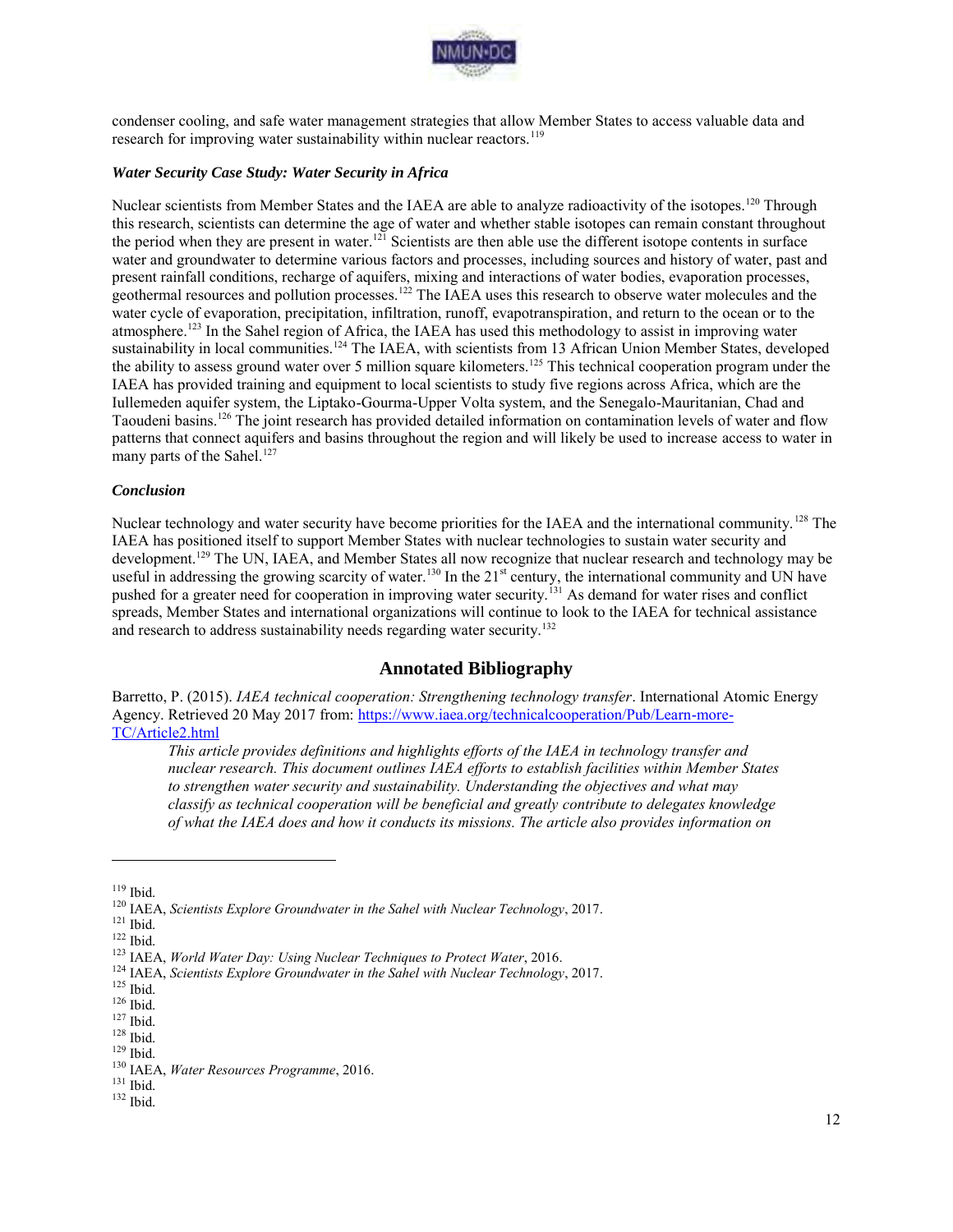

*IAEA programs and actions that will allow delegates to research the importance of technical training and cooperation in Member States that the IAEA is assisting.* 

International Atomic Energy Agency. (2016). *Water Resources Programme* [Website]. Retrieved 20 May 2017 from[: http://www-naweb.iaea.org/napc/ih/index.html](http://www-naweb.iaea.org/napc/ih/index.html) 

*This website describes many IAEA initiatives to improve water security globally. It is an excellent resource that not only describes these programs, but also outlines how they have been successful and if they have impacted scientific progress. Recognizing the amount of research and work the IAEA does will greatly assist delegates in understanding what actions the IAEA can potentially take. Delegates can also find valuable information through the IAEA's main website on its water programs over the years.* 

International Atomic Energy Agency. (2016). *Nuclear Technology Review 2016* [Report]. Retrieved 19 April 2017 from[: https://www.iaea.org/About/Policy/GC/GC60/GC60InfDocuments/English/gc60inf-2\\_en.pdf](https://www.iaea.org/About/Policy/GC/GC60/GC60InfDocuments/English/gc60inf-2_en.pdf) 

*This annual IAEA report provides statistics, data, and information on nuclear energy in Member States. This report provides detailed information on the application of all relevant nuclear technologies. The report also highlights numerous key issues within the international community such as water based nuclear reactors and decommissioning and sustainability of these reactors. Other aspects worth noting are updates on new technologies, reactors, and various proposals to address these issues.* 

International Atomic Energy Agency. (2016). *Measures to Strengthen International Cooperation in Nuclear, Radiation, Transport and Waste Safety* [Report]. Retrieved 19 April 2017 from: https://www.iaea.org/About/Policy/GC/GC60/GC60Documents/English/gc60-4\_en.pdf

*This report discusses the goals and recommendations that were made at the 60th session of IAEA's Board of Governors General Conference. The report provides detailed analyses regarding the IAEA's Safety Standards program, the safety of spent fuel and radioactive waste management. The report provides information on IAEA assistance and Member State's cooperation on radiation safety and environmental protection relating back to water security and nuclear technology. Delegates may find informative data and references of previous work done by the IAEA in order to protect groundwater and addressing water security.* 

United Nations, Department of Public Information. (2017, May 2). *Scientists Explore Groundwater in the Sahel with Nuclear* Technology [Press Release]. Retrieved 20 May 2017 from:

<https://www.iaea.org/newscenter/news/scientists-explore-groundwater-in-the-sahel-with-nuclear-technology>

*This press release provides significant information on how the IAEA's scientists and research provided valuable assistance to Member States to find new water resources. Delegates will be able to use this as a foundation in order to better understand the work of the IAEA and how it cooperates with and assists Member States using nuclear research and technology. Delegates will also be able to find further information on the work of the IAEA with groundwater and water security.* 

# **Bibliography**

Barretto, P. (2015). *IAEA technical cooperation: Strengthening technology transfer* [Informational Article]. International Atomic Energy Agency. Retrieved 20 May 2017 from: <https://www.iaea.org/technicalcooperation/Pub/Learn-more-TC/Article2.html>

Fischer, D. (1997). *History of the International Atomic Energy Agency: The first forty years*. International Atomic Energy Agency. Retrieved 19 April 2017 from: [http://www](http://www-pub.iaea.org/MTCD/publications/PDF/Pub1032_web.pdf)[pub.iaea.org/MTCD/publications/PDF/Pub1032\\_web.pdf](http://www-pub.iaea.org/MTCD/publications/PDF/Pub1032_web.pdf) 

Gil, L. (2017, May 2). *Scientists Explore Groundwater in the Sahel with Nuclear* Technology. International Atomic Energy Agency. Retrieved 20 May 2017 from: [https://www.iaea.org/newscenter/news/scientists-explore](https://www.iaea.org/newscenter/news/scientists-explore-groundwater-in-the-sahel-with-nuclear-technology)[groundwater-in-the-sahel-with-nuclear-technology](https://www.iaea.org/newscenter/news/scientists-explore-groundwater-in-the-sahel-with-nuclear-technology)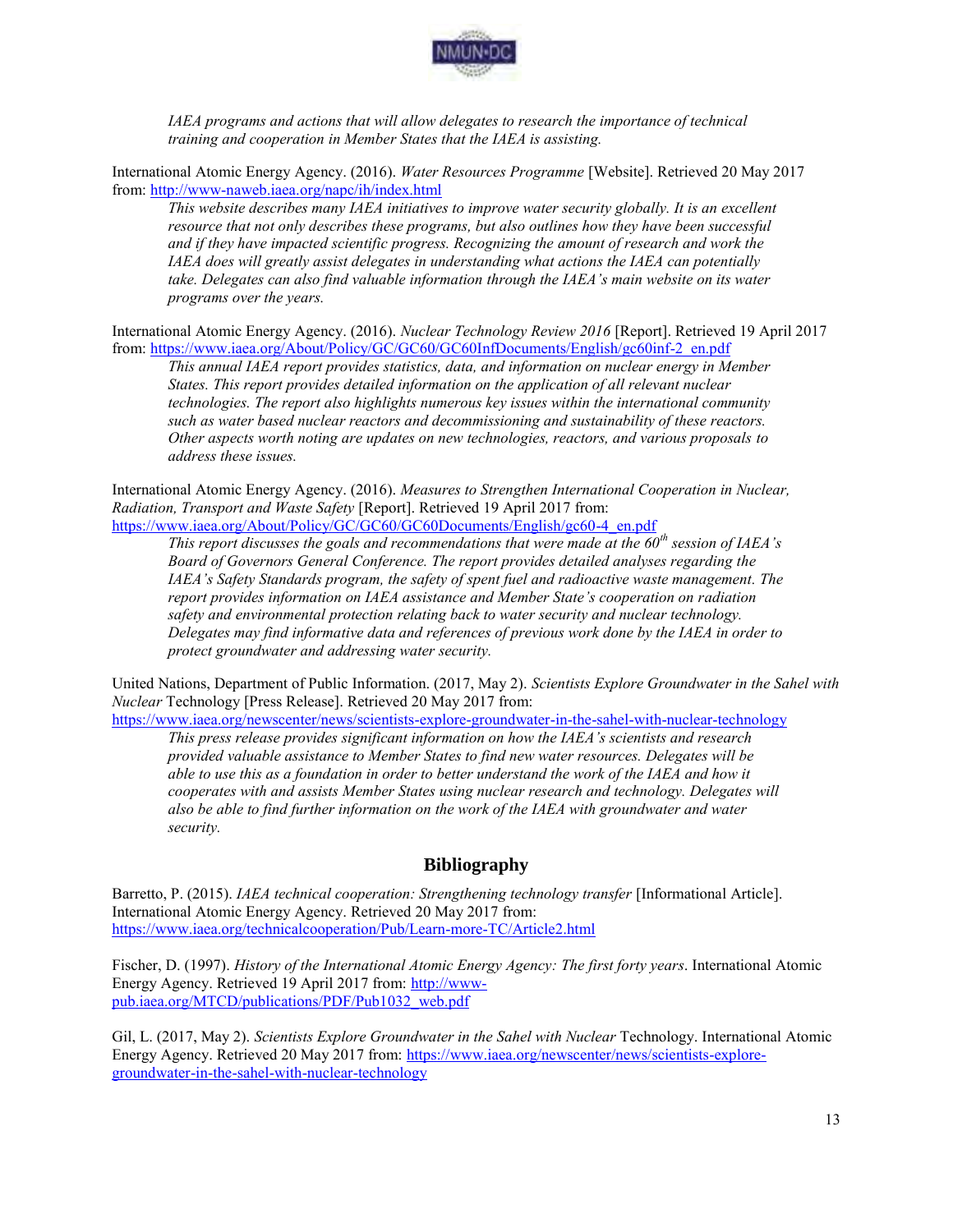

International Atomic Energy Agency. (2010). *Good Practices for Water Quality Management in Research Reactors and Spent Fuel Storage Facilities* [Report]. Retrieved 18 May 2017 from[: http://www](http://www-pub.iaea.org/MTCD/Publications/PDF/Pub1492_web.pdf)[pub.iaea.org/MTCD/Publications/PDF/Pub1492\\_web.pdf](http://www-pub.iaea.org/MTCD/Publications/PDF/Pub1492_web.pdf) 

International Atomic Energy Agency. (2010). *Environment Laboratories Monaco* [Website]. Retrieved 20 May 2017 from:<https://www.iaea.org/monaco/page.php?page=2261>

International Atomic Energy Agency. (2012). *Nuclear Technology for a Sustainable Future* [Report]. Retrieved 9 July 2017 from:<https://www.iaea.org/sites/default/files/rio0612.pdf>

International Atomic Energy Agency. (2014). *Treaty of the Non-Proliferation of Nuclear Weapons and the IAEA – A Chronology* [Website]. Retrieved 17 May 2017 from: [https://www.iaea.org/newscenter/focus/npt/chronology-of](https://www.iaea.org/newscenter/focus/npt/chronology-of-key-events)[key-events](https://www.iaea.org/newscenter/focus/npt/chronology-of-key-events) 

International Atomic Energy Agency. (2014). *Water Resources Programme* [Website]. Retrieved 15 May 2017 from[: http://www-naweb.iaea.org/napc/ih/index.html](http://www-naweb.iaea.org/napc/ih/index.html) 

International Atomic Energy Agency. (2015). *Efficient Water Management in Nuclear Power Plants* [Website]. Retrieved 9 July 2017 from: [https://www.iaea.org/NuclearPower/NEA\\_WAMP/index.html](https://www.iaea.org/NuclearPower/NEA_WAMP/index.html) 

International Atomic Energy Agency. (2015). *IAEA Annual Report 2015.* Retrieved 19 April 2017 from: <https://www.iaea.org/sites/default/files/gc60-9.pdf>

International Atomic Energy Agency. (2015). *Measures to strengthen international cooperation in nuclear, radiation, transport and waste safety* [Resolution]. Retrieved 23 April 2017 from: [https://www.iaea.org/About/Policy/GC/GC59/GC59Resolutions/English/gc59res-9\\_en.pdf](https://www.iaea.org/About/Policy/GC/GC59/GC59Resolutions/English/gc59res-9_en.pdf) 

International Atomic Energy Agency. (2015). *Nuclear Technology Review 2015* [Report]. Retrieved 22 April 2017 from[: https://www.iaea.org/About/Policy/GC/GC59/GC59InfDocuments/English/gc59inf-2\\_en.pdf](https://www.iaea.org/About/Policy/GC/GC59/GC59InfDocuments/English/gc59inf-2_en.pdf) 

International Atomic Energy Agency. (2016, March 22). *World Water Day: Using Nuclear Techniques to Protect Water* [Press Release]. Retrieved 18 May 2017 from: [https://www.iaea.org/newscenter/news/world-water-day-using](https://www.iaea.org/newscenter/news/world-water-day-using-nuclear-techniques-to-protect-water)[nuclear-techniques-to-protect-water](https://www.iaea.org/newscenter/news/world-water-day-using-nuclear-techniques-to-protect-water)

International Atomic Energy Agency. (2017). *Global Networks of Isotopes in Precipitation and Rivers (GNIP, GNIR)* [Website]. Retrieved 20 May 2017 from:<https://nucleus.iaea.org/Pages/GNIPR.aspx>

International Atomic Energy Agency. (2017). *Planning & Economic Studies Section (PESS): Capacity Building for Sustainable Energy Development* [Website]. Retrieved 17 June 2017 from: <https://www.iaea.org/OurWork/ST/NE/Pess/summaryWSSD.html>

Jawerth, N. & M. Gaspar. (2015, September 25). *How the IAEA Will Contribute to the Sustainable Development Goals*. International Atomic Energy Agency. Retrieved 22 April 2017 from <https://www.iaea.org/newscenter/news/how-iaea-will-contribute-sustainable-development-goals>

United Nations, Department of Economic and Social Affairs. (2002). *Plan of Implementation of the World Summit on Sustainable Development* [Resolution]. Retrieved 18 May 2017 from: [http://www.un.org/esa/sustdev/documents/WSSD\\_POI\\_PD/English/WSSD\\_PlanImpl.pdf](http://www.un.org/esa/sustdev/documents/WSSD_POI_PD/English/WSSD_PlanImpl.pdf) 

United Nations, Department of Economic and Social Affairs. (2002). *Water for Life: Water and Energy* [Website]. Retrieved 9 July 2017 from: [http://www.un.org/waterforlifedecade/water\\_and\\_energy.shtml](http://www.un.org/waterforlifedecade/water_and_energy.shtml) 

United Nations Department of Economic and Social Affairs. (2015). *Sustainable Development Knowledge Platform: Water and sanitation* [Website]. Retrieved 18 May 2017 from: <https://sustainabledevelopment.un.org/topics/waterandsanitation>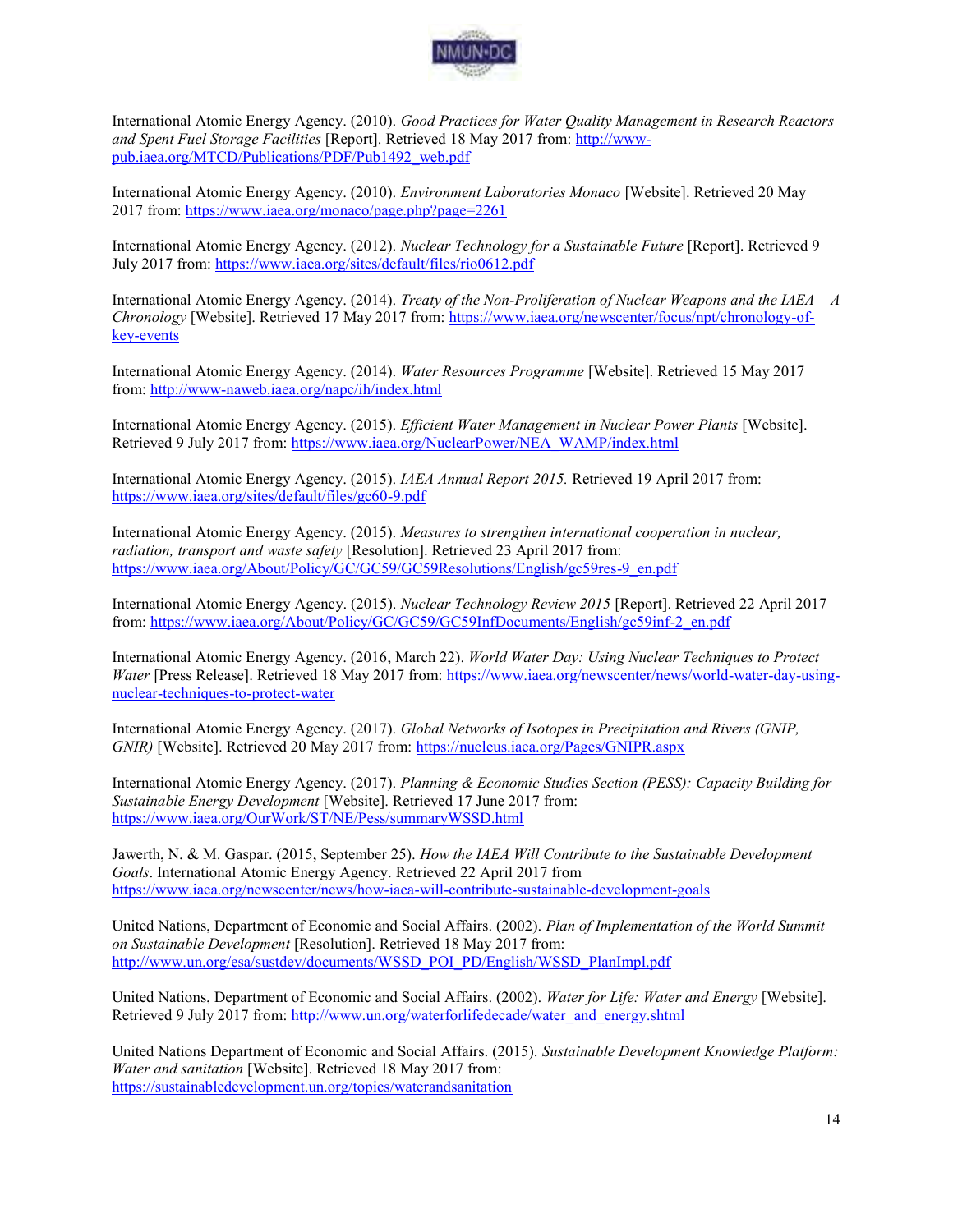

United Nations Department of Economic and Social Affairs. (2015). *We're finally at the end of the UN Decade for Water 2005-2015 – It is time to say good-bye* [Website]. Retrieved 17 May 2017 from: <http://www.un.org/waterforlifedecade>

United Nations, Department of Public Information. (2016, November 30). *Second Committee Acts on 5 Draft Resolutions, Approving Text on International Decade for Action, 'Water for Sustainable Development', 2018-2028*  [Press Release]. Retrieved 18 May 2017 from:<https://www.un.org/press/en/2016/gaef3467.doc.htm>

United Nations Educational, Scientific and Cultural Organization. (n.d.). *Water-related Centres under the auspices of UNESCO* [Website]. Retrieved 21 July 2017 from:<http://en.unesco.org/themes/water-security/centres>

United Nations Educational, Scientific and Cultural Organization. (n.d.). *Water Security* [Website]. Retrieved 21 July 2017 from:<http://en.unesco.org/themes/water-security>

United Nations Educational, Scientific and Cultural Organization. (2016). *The United Nations World Water Development Report 2016*. Retrieved 7 July 2017 from:<http://unesdoc.unesco.org/images/0024/002439/243938e.pdf>

United Nations, General Assembly, Thirty-fourth session. (1979). *Follow-up to and implementation of the Mar Del Plata Action Plan of the United Nations Water Conference (A/RES/34/191)* [Resolution]. Retrieved 17 June 2017 from[: http://undocs.org/a/res/34/193](http://undocs.org/a/res/34/193) 

United Nations, General Assembly, Fifty-eighth session. (2003). *International Decade for Action, "Water for Life", 2005-2015 (A/RES/58/217)* [Resolution]. Adopted on the report of the Second Committee A/58/485. Retrieved 7 July 2017 from:<http://undocs.org/A/RES/58/217>

United Nations, General Assembly, Sixty-fourth session. (2010). *The human right to water and sanitation (A/RES/64/292)* [Resolution]. Retrieved 17 May 2017 from[: http://undocs.org/A/RES/64/292](http://undocs.org/A/RES/64/292)

United Nations Water. (2017). *Members* [Website]. Retrieved 21 July 2017 from: [http://www.unwater.org/about](http://www.unwater.org/about-unwater/members/)[unwater/members/](http://www.unwater.org/about-unwater/members/)

United Nations Water. (2017). *What We Do* [Website]. Retrieved 7 July 2017 from: [http://www.unwater.org/what](http://www.unwater.org/what-we-do/)[we-do/](http://www.unwater.org/what-we-do/) 

United Nations Water Conference. (1977). *Mar Del Plata Action Plan*. Retrieved 17 May 2017 from: [http://internationalwaterlaw.org/bibliography/UN/UN\\_Mar%20del%20Plata%20Action%20Plan\\_1977.pdf](http://internationalwaterlaw.org/bibliography/UN/UN_Mar%20del%20Plata%20Action%20Plan_1977.pdf)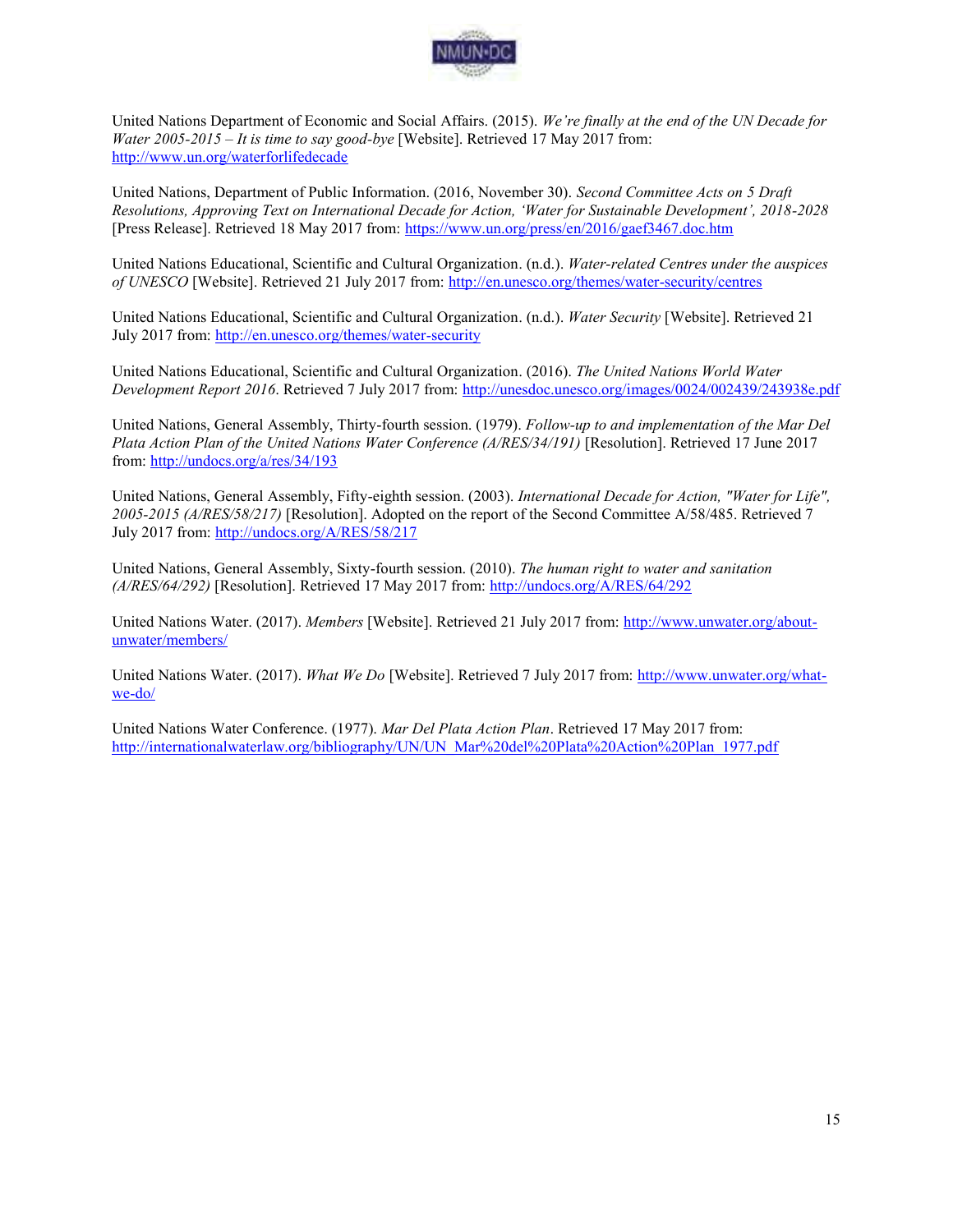

# **II. Improving the Effectiveness of Safeguards and Verification Mechanisms**

#### *Introduction*

Preventing the proliferation of nuclear weapons and illicit nuclear technology is one of the highest priorities of the international community.<sup>133</sup> The International Atomic Energy Agency (IAEA) plays a critical role in preventing the production and proliferation of nuclear weapons with its safeguards and verification mechanisms.<sup>134</sup> IAEA safeguards consist of a set of technical measures which allow the IAEA to independently verify a Member State's legal obligations to not pursue or develop nuclear weapon material and technologies or other nuclear explosive devices.<sup>135</sup> IAEA safeguards are ingrained in legally binding agreements, which provide the framework for the IAEA to execute effective verification.<sup>136</sup> The IAEA safeguard system functions as an early warning system that triggers responses from the international community if an issue arises.<sup>137</sup> Safeguards and verification mechanisms are aimed at deterring the misuse of nuclear material and/or technology and to ensure that nuclear science and technology is used exclusively for peaceful purposes, including cancer diagnosis, food production, combating climate change, and providing safe and clean sources of energy for the developing world.<sup>138</sup> Through safeguard agreements, the IAEA is able to provide assurances to the international community that Member States are honoring their obligations and only developing nuclear technology and material for peaceful purposes.<sup>139</sup> In 2015, 182 states had IAEA safeguards in place.<sup>140</sup> To date, 2,118 in-field inspections have been conducted by IAEA safeguard inspectors on 200,110 significant quantities of nuclear material at 1,286 nuclear facilities and locations outside facilities (LOFs).<sup>141</sup> The foundational treaty that established the safeguards system under the IAEA was the 1968 *Treaty on the Non-Proliferation of Nuclear Weapons* (NPT).<sup>142</sup> The NPT entrusted the IAEA as the nuclear inspectorate.<sup>143</sup> The core goals of the NPT are to advance peaceful uses of nuclear energy, prevent proliferation of nuclear weapons and weapons technology, and further global nuclear disarmament.<sup>144</sup>

#### *International and Regional Framework*

By the mid-1960s five states had developed and tested nuclear weapons technology and it became apparent that a treaty needed to be established to deter future proliferation.<sup>145</sup> In response, the United Nations (UN) General Assembly called for the Disarmament Committee to draft a treaty that would prevent the spread of nuclear weapons.<sup>146</sup> The result was the NPT, a treaty that strikes a balance of rights and obligations with states agreeing to the principles of non-proliferation, to take steps toward disarmament, and to reap the benefits of utilizing peaceful nuclear technology.<sup>147</sup> Under Article III of the NPT, states that have not procured nuclear weapons, or non-nuclearweapon-states (NNWS), are mandated to sign a safeguards agreement with the IAEA, which allows the IAEA to verify that each NNWS is not manufacturing or developing nuclear weapon material or technology.<sup>148</sup>

These principles of non-proliferation and safeguards have been replicated at the regional level by regional treaties and nuclear-weapon-free-zones (NWFS).<sup>149</sup> This process began at the regional level in 1967 with the *Treaty for the* 

<sup>133</sup> IAEA, *Meetings Safeguards Challenges*, 2013.

<sup>134</sup> IAEA, *IAEA Safeguards Overview: Comprehensive Safeguards Agreements and Additional Protocols*, 2017.

<sup>135</sup> IAEA, *IAEA Safeguards Serving Nuclear Non-Proliferation*, 2015.

<sup>136</sup> Ibid.

<sup>137</sup> IAEA, *IAEA Safeguards Overview: Comprehensive Safeguards Agreements and Additional Protocols*, 2017.

<sup>138</sup> IAEA, *Peaceful Applications of Nuclear Technology: Current Situation and Future Perspectives*, 2016; IAEA, *How IAEA Safeguards Contribute to International Peace and Security*, 2015.

<sup>139</sup> IAEA, *IAEA Safeguards Serving Nuclear Non-Proliferation*, 2015.

<sup>140</sup> Henriques, *A day in the life of a safeguards inspector*, 2016.

<sup>141</sup> IAEA, *Safeguards in Practice*, 2015.

<sup>142</sup> *Treaty on the Non-Proliferation of Nuclear Weapons*, 1968.

 $^{143}$  Ibid.

 $^{144}$  Ibid.

<sup>145</sup> IAEA, *Treaty of the Non-Proliferation of Nuclear Weapons and the IAEA - A Chronology*.

<sup>146</sup> Ibid.

<sup>147</sup> IAEA, *IAEA Safeguards: Staying Ahead of the Game*, 2007.

 $148$  Ibid.

 $149$  Ibid.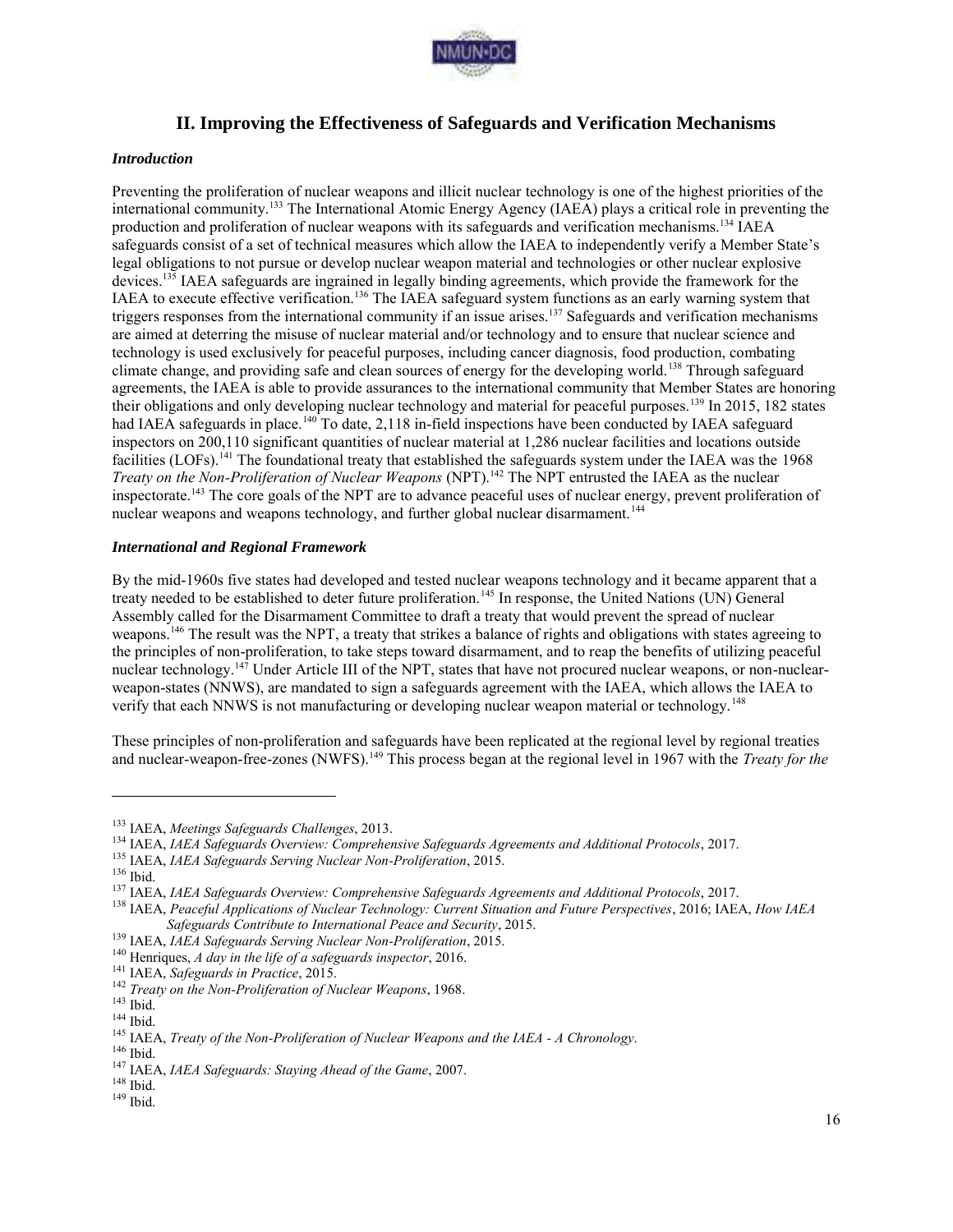

*Prohibition of Nuclear Weapons in Latin America and the Caribbean*, otherwise known as the *Treaty of Tlatelolco*, which was the first international treaty that required all of its parties to engage in safeguards agreements with the IAEA.<sup>150</sup> Similarly, the 1985 *Treaty of Rarotonga* (South Pacific), the 1995 *Treaty of Bangkok* (Southeast Asia), the 1996 *Treaty of Pelindaba* (Africa), and the 2006 *Treaty of Semipalatinsk* (Central Asia) each established a NWFZ in their respective region and required each of the Member State party to conclude a safeguard agreement with the IAEA.<sup>151</sup> NWFZ take non-proliferation further by prohibiting all State parties from receiving, storing, installing, deploying, or possessing in any form nuclear weapons or nuclear explosive devices.<sup>152</sup> The NPT also refers to the right of any group of Member States to negotiate and conclude regional treaties with required parties to take part in safeguard agreements and ensures the total absence of nuclear weapons in these respective territories.<sup>153</sup> Some Member States also enter into a regional system of accounting for control of nuclear material (RSAC), which gives Member States the forum to report their nuclear material inventory.<sup>154</sup> Cooperation with state and regional authorities (SRA) allows the IAEA to ensure that safeguards are implemented effectively.<sup>155</sup> In addition, SRAs may facilitate with other actions such as export/import controls, radiation protection, and nuclear safety and security.<sup>156</sup>

The IAEA uses three types of safeguards agreements to verify proper use of nuclear material and administer agreements: comprehensive safeguards agreements (CSAs), item-specific safeguard agreements, and voluntary offer agreements (VOAs).<sup>157</sup> CSAs require that a Member State accept IAEA safeguards on all of the nuclear material in its territory or under its jurisdiction.<sup>158</sup> Any Member State that is party to a NWFZ or a signatory of the NPT is required to conclude a CSA with the IAEA.<sup>159</sup> Under CSAs, the IAEA also has the obligation to verify that all nuclear material subject to safeguards is not improperly used to construct nuclear weapons or nuclear explosive devices.<sup>160</sup> Item-specific safeguards agreements only address nuclear material, facilities, and other items specified in the agreement, thus excluding all other materials not mentioned in the agreement.<sup>161</sup> Member States party to an itemspecific safeguards agreement accede to not using nuclear material, facilities, or other items subject to the agreement for construction of a nuclear weapon or for any military purposes.<sup>162</sup> Voluntary offer agreements (VOAs) are agreements between the five NPT nuclear-weapon States (NWS) and the IAEA, in which facilities and material are offered for the application of safeguards on a voluntary basis.<sup>163</sup>

The IAEA also uses two types of protocols to strengthen safeguard agreements: small quantities protocols (SQPs) and additional protocols (APs).<sup>164</sup> SQPs were introduced in the early 1970s and are used to minimize the hardship on NNWS with CSAs that have very minimal nuclear activities.<sup>165</sup> APs equip the IAEA with significant additional verification mechanisms that allow for increased physical access to facilities and material, broader access to information, and strengthened administrative arrangements.<sup>166</sup> Any state with a safeguard agreement with the IAEA can conclude an AP; however, APs require that the party to the agreement must accept all additional provisions.<sup>167</sup> Some of these additional provisions under APs include allowing IAEA access to all aspects of a Member State's nuclear fuel cycle, including nuclear waste and uranium mines; providing the IAEA with fuel cycle research and development activities; and granting the IAEA permission to collect environmental samples beyond declared

 $150$  Ibid.

 $\overline{a}$ 

<sup>153</sup> Ibid.

- <sup>155</sup> Ibid.
- $156$  Ibid.

- <sup>158</sup> Ibid.
- <sup>159</sup> Ibid.
- <sup>160</sup> Ibid.
- $^{161}$  Ibid.
- $162$  Ibid.
- $^{163}$  Ibid. <sup>164</sup> Ibid.
- $^{165}$  Ibid.

<sup>166</sup> Ibid. <sup>167</sup> Ibid.

<sup>151</sup> Ibid.

<sup>152</sup> IAEA, *Nuclear-Weapon-Free-Zones*.

<sup>154</sup> IAEA, *IAEA Safeguards Serving Nuclear Non-Proliferation*, 2015.

<sup>157</sup> IAEA, *IAEA Safeguards Serving Nuclear Non-Proliferation*, 2015.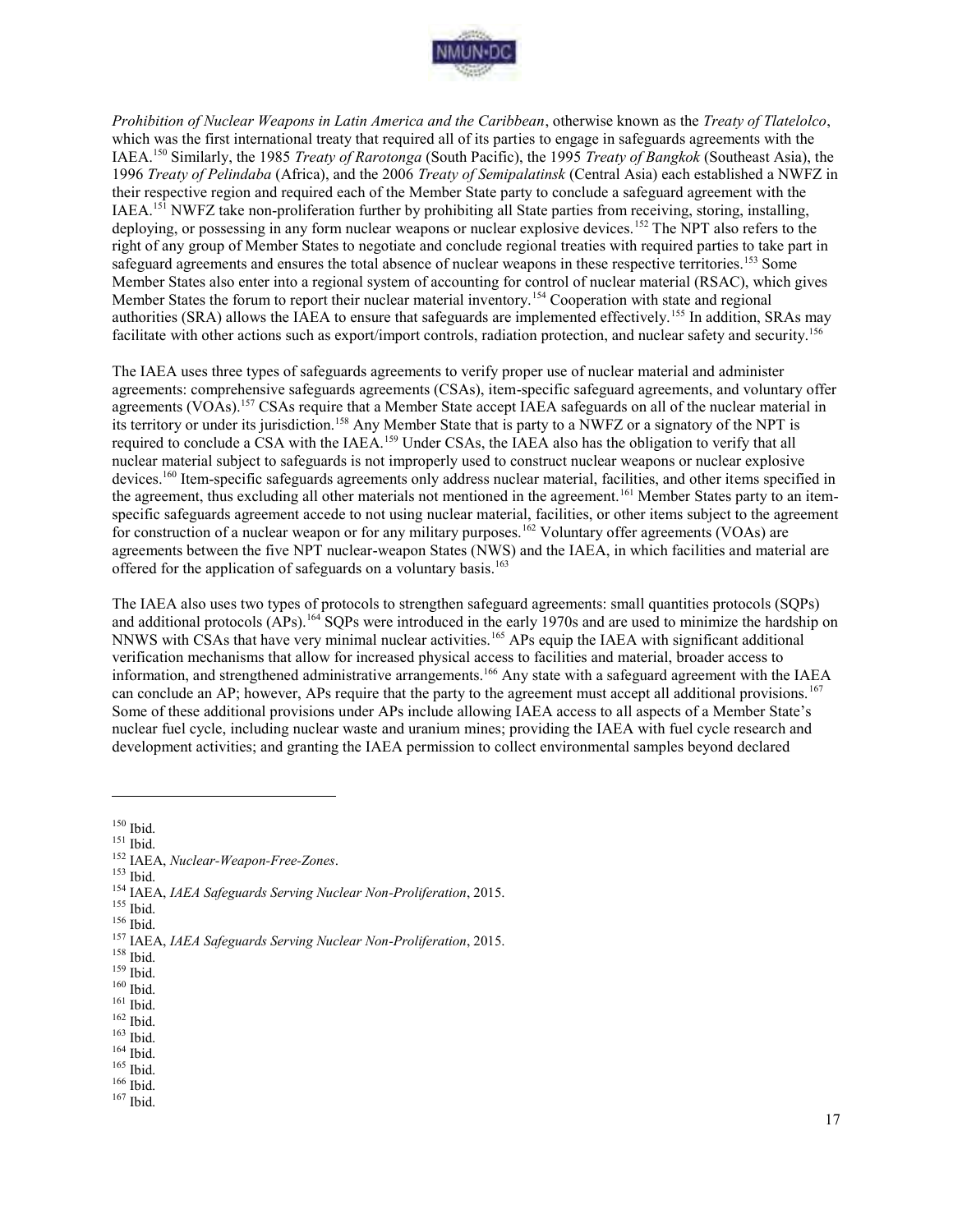

locations.<sup>168</sup> Once a state has both a CSA and an AP in place, the IAEA is able to ascertain with a high degree of certainty that the state's nuclear activities remain peaceful and in line with legal obligations.<sup>169</sup> Currently, 126 states have an AP in place and another 20 states have signed but not yet ratified an AP.<sup>170</sup> The IAEA's *2017 Safeguards Implementation Report* found that globally 69 Member States could be certified as using all of their nuclear material only for peaceful purposes and that in an additional 104 all declared nuclear material was being used for peaceful purposes.<sup>171</sup> The IAEA can only verify the peaceful use of all nuclear material (both declared and undeclared) if a Member State has concluded both a CSA and AP.<sup>172</sup> As of 2016, 12 State parties to the NPT had yet to conclude a CSA with the IAEA and therefore the IAEA was not able to draw any conclusions on their use of nuclear material.<sup>173</sup>

#### *Role of the International System*

The safeguards regime aims to detect the diversion of nuclear material, which includes enriched uranium, uranium-223, and plutonium, all of which can be used for the construction of a nuclear weapon.<sup>174</sup> Natural uranium and depleted uranium, which are commonly used in agriculture and industry, are also subject to IAEA safeguards.<sup>175</sup> Radioactive substances which do not contain nuclear materials are not subject to IAEA safeguards nor do they need to be reported under a safeguard agreement.<sup>176</sup> The *Statute of the IAEA* (1989) states that the agency shall establish a staff of inspectors who have the responsibility of independently verifying Member States' compliance with nuclear safeguards and protective measures.<sup>177</sup> IAEA safeguards are implemented through a variety of headquarters activities including processing, reviewing, and validating information and in-field inspection activities including installation of cameras, verification seals, and the collection of samples from nuclear material.<sup>178</sup>

The IAEA also cooperates with regional organizations, such as the European Union (EU), to strengthen safeguards standards.<sup>179</sup> During a meeting in 2017, the IAEA and EU exchanged views on enhancing nuclear security, safeguards techniques, and nuclear science applications.<sup>180</sup> The EU also played a key role in the negotiation and implementation of the 2016 *Joint Comprehensive Plan of Action* (JCPOA) between the IAEA and Iran.<sup>181</sup> Under the JCPOA, Iran agreed to limit its stockpiles of enriched uranium and reduce the number of gas centrifuges while abiding by all IAEA safeguards and verification mechanisms.<sup>182</sup> The EU has agreed to cooperate with Iran in the areas of nuclear safety and will be providing technical support to the IAEA, including training and equipment.<sup>183</sup>

Organizations outside of the IAEA, such as the UN General Assembly, also play a key role in the implementation of nuclear safeguards.<sup>184</sup> The General Assembly considers matters that pertain to international peace and security including nuclear safeguards, disarmament, and non-proliferation.<sup>185</sup> Through international collaboration, the General Assembly makes recommendations on nuclear security to Member States and to the Security Council.<sup>186</sup> The General Assembly also collaborates with subsidiary bodies such as the Disarmament and International Security Committee and the United Nations Disarmament Commission, which both work to submit concrete

<sup>168</sup> Ibid.

<sup>169</sup> IAEA, *IAEA Annual Report 2015*, 2015.

<sup>170</sup> IAEA, *IAEA Safeguards Serving Nuclear Non-Proliferation*, 2015.

<sup>171</sup> IAEA, *Nuclear Safeguards Conclusions Presented in 2016 Safeguards Implementation Report*, 2017.

 $172$  Ibid.

 $173$  Ibid.

<sup>174</sup> IAEA, *IAEA Safeguards: Staying Ahead of the Game*, 2007.

 $175$  Ibid.

<sup>176</sup> Ibid.

<sup>177</sup> IAEA, *Statute of the IAEA*.

<sup>178</sup> IAEA, *IAEA Safeguards Serving Nuclear Non-Proliferation*, 2015.

<sup>179</sup> IAEA, *IAEA and EU Strengthen Cooperation in Nuclear Activities*, 2017.

 $^{\rm 180}$  Ibid.

 $^{181}$  Ibid.

<sup>182</sup> Ibid.

<sup>183</sup> Ibid.

<sup>184</sup> NTI, *United Nations General Assembly*, 2017.

<sup>185</sup> Ibid.

<sup>186</sup> Ibid.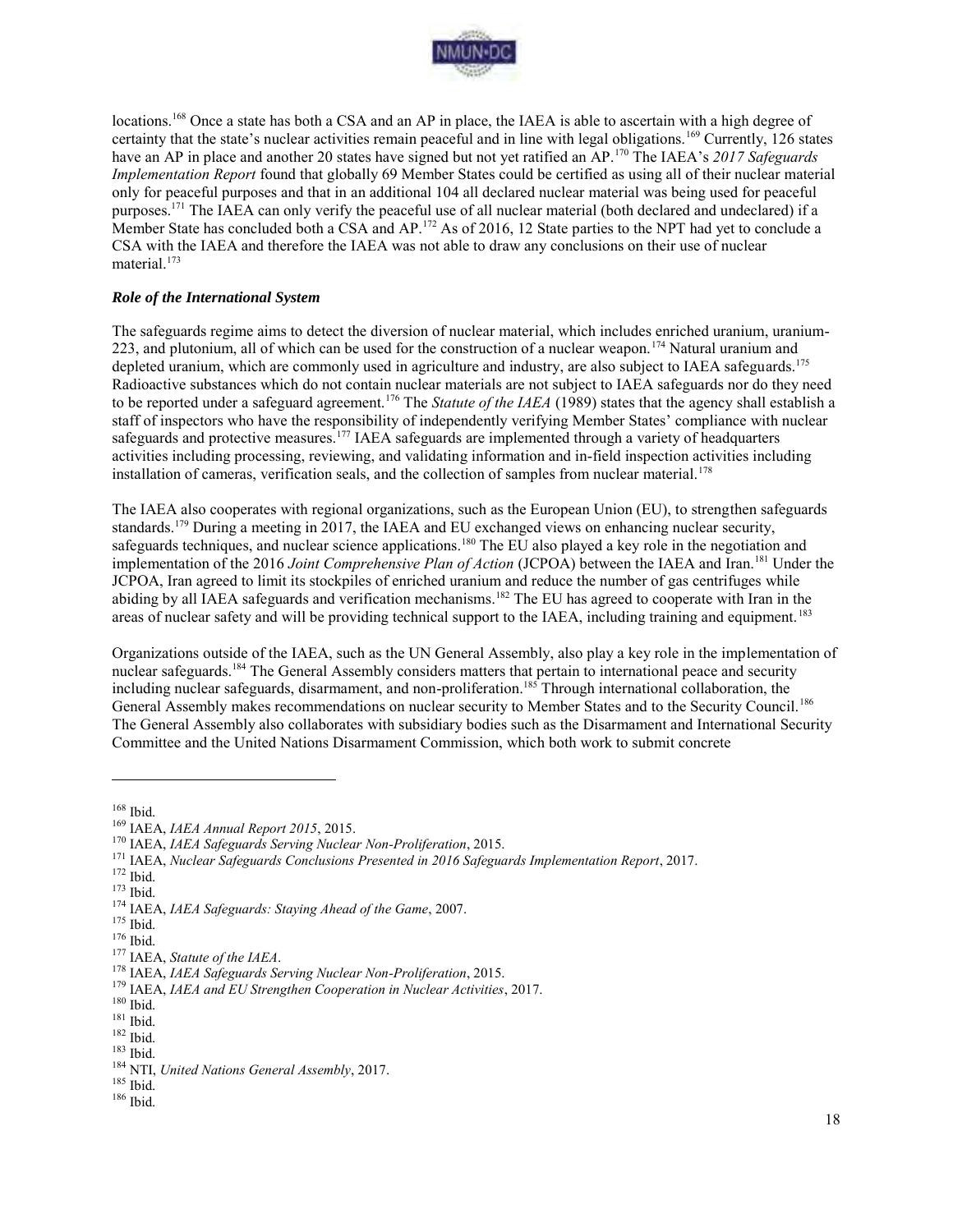

recommendations on nuclear disarmament issues.<sup>187</sup> Furthermore, the IAEA Statute includes a relationship agreement with the General Assembly which requires the IAEA to submit an annual report to for consideration by the General Assembly.<sup>188</sup>

#### *Challenges in Safeguards and Verification*

IAEA safeguards have evolved since the signing of the NPT as a result of changes in technologies, practical experience, and the need for strengthening efficiency and effectiveness.<sup>189</sup> In particular, the IAEA's experience with clandestine nuclear programs in both Iraq and the Democratic People's Republic of Korea (DPRK) in the 1990s highlighted some of the shortcomings in the safeguard and verification system.<sup>190</sup> Despite its CSA with the IAEA, Iraq developed a secretive nuclear weapons program until it was discovered in 1991.<sup>191</sup> Also in the early 1990s, the IAEA identified inconsistencies in the DPRK's nuclear activities and requested increased access to nuclear facilities.<sup>192</sup> However, the DPRK refused to grant the IAEA further access in 1993 and formally withdrew its membership from the IAEA in 1994.<sup>193</sup> After further attempts at a resolution between the IAEA and DPRK failed, the DPRK announced its official withdrawal of the NPT in 2003.<sup>194</sup> The DPRK subsequently called for the complete withdrawal of IAEA inspectors in 2009.<sup>195</sup> These experiences dramatically transformed the international expectations of IAEA safeguards.<sup>196</sup> Safeguards had worked adequately for declared nuclear material, but the safeguard regime was not equipped to detect undeclared nuclear material or activities.<sup>197</sup>

Another challenge posed to the safeguard regime is that the amount of nuclear material and the number of nuclear facilities subject to IAEA safeguard inspection is steadily growing.<sup>198</sup> The use of nuclear power continues to rapidly expand which puts additional stress on the IAEA safeguards regime.<sup>199</sup> The IAEA estimates that over the past five years, the number of nuclear facilities under safeguards has risen by 12% and the quantity of nuclear material under safeguards inspection has grown by 14%.<sup>200</sup> This is also resulting in similar increases in the number of CSAs and APs between States and the IAEA, and the IAEA expects this trend to continue to increase.<sup>201</sup> In addition, many older nuclear facilities are being modernized and becoming more technologically sophisticated and international nuclear research and development and trade in nuclear materials are at record highs.<sup>202</sup> This is all leading to increased demands on the IAEA that the agency cannot currently keep pace with, in part because the IAEA's budget is not expected to grow in order to meet these increased demands.<sup>203</sup> The IAEA relies on financial contributions from its Member States and thus depends on its Member States to address budgetary issues.<sup>204</sup> To avoid compromising the current safeguards regime by relaxing its safeguards policies, the IAEA must adapt and become more efficient while ensuring that its Member States are aware of changing budgetary requirements.<sup>205</sup>

#### *Methods for Improving Safeguards and Verification*

Over the past decade, IAEA safeguards and verification measures have been strengthened in many core areas including confidence building applications and measures to increase detection of clandestine nuclear weapons

 $\overline{a}$ 

<sup>200</sup> Ibid, p. 18.

 $205$ Ibid.

<sup>187</sup> Ibid.

<sup>188</sup> Ibid.

<sup>189</sup> IAEA, *IAEA Safeguards Serving Nuclear Non-Proliferation*, 2015.

 $^{190}$  Ibid.

<sup>191</sup> IAEA, *IAEA Safeguards: Staying Ahead of the Game*, 2007.

<sup>192</sup> Ibid.

<sup>193</sup> IAEA, *IAEA and DPRK: Chronology of Events*, 2017.

<sup>194</sup> Ibid.

<sup>195</sup> IAEA, *IAEA Safeguards Serving Nuclear Non-Proliferation*, 2015.

<sup>196</sup> IAEA, *IAEA Safeguards: Staying Ahead of the Game*, 2007.

<sup>197</sup> Ibid.

<sup>198</sup> IAEA, *Safeguards in Practice*, 2015.

<sup>199</sup> IAEA, *IAEA Safeguards Serving Nuclear Non-Proliferation*, 2015.

<sup>201</sup> Ibid.

<sup>202</sup> Ibid.

<sup>203</sup> Ibid.

 $204$  Ibid.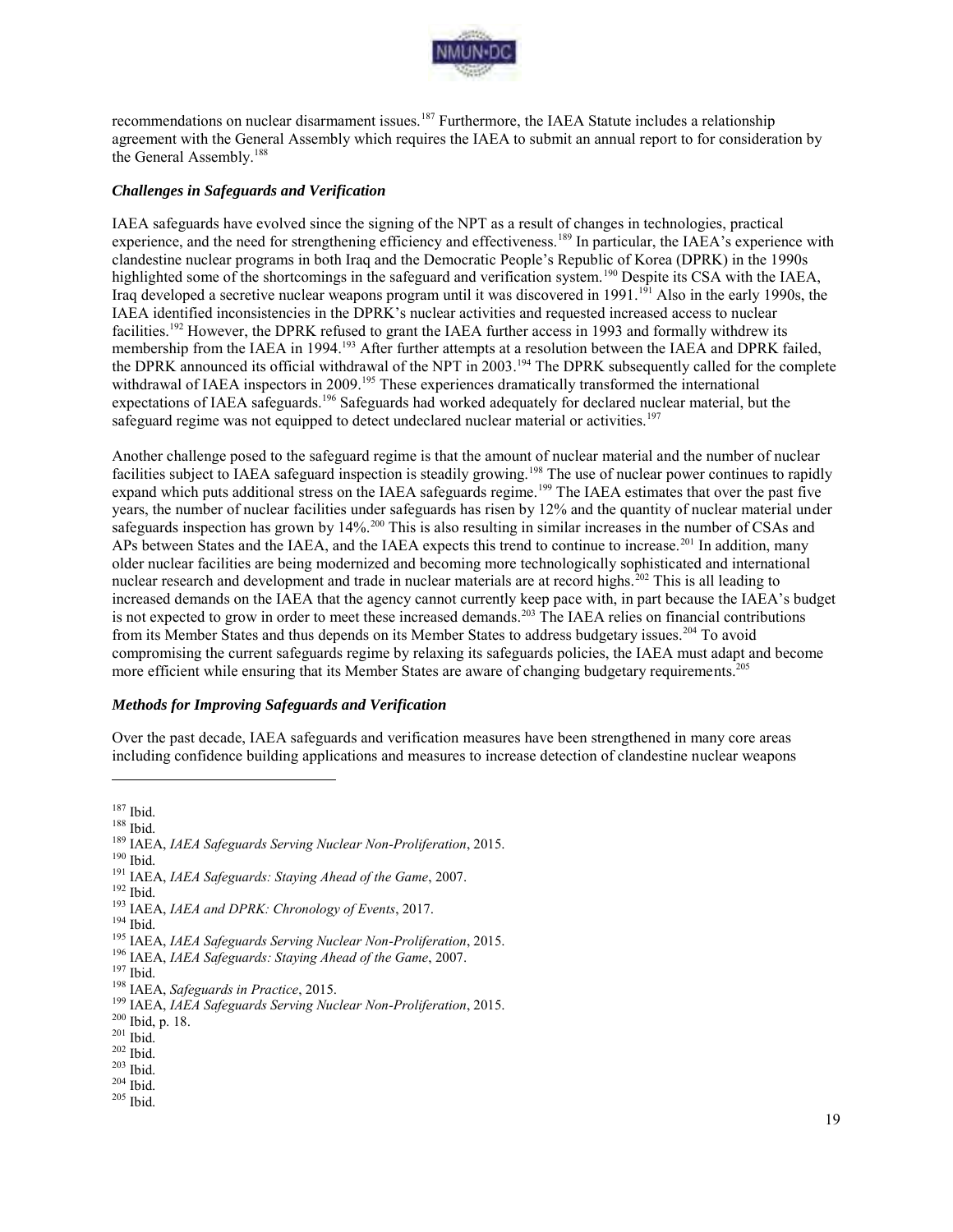

programs.<sup>206</sup> As a result of some of the challenges mentioned above, the IAEA Board of Governors determined that the IAEA has the right and obligation to verify a Member State's declared, as well as undeclared, nuclear material and activities.<sup>207</sup> These additional verification mechanisms required further legal authority that the existing CSAs could not provide.<sup>208</sup> This led to the development of a new legal instrument, the Model AP, which was approved in May 1997.<sup>209</sup> As mentioned above, the AP has served to fill in the gaps in information reported under safeguard agreements by increasing the scope and depth of acquired information and enhancing access to facilities and materials.<sup>210</sup> This enables IAEA inspectors to gain a complete picture of a Member State's nuclear plans, programs, and materials.<sup>211</sup> In the past five years, the number of states with APs has increased by  $25\%$ .<sup>212</sup> The Conference on Disarmament (CD) is also currently discussing a proposed Fissile Material Cut-Off Treaty (FMCT), which if concluded, would prohibit Member States from acquiring or producing fissile material needed for nuclear weapons or nuclear explosive devices.<sup>213</sup> Since the NPT already requires that NNWS not produce or acquire fissile material, a FMCT would primarily limit nuclear weapon activities of the five NWS (China, France, Russian Federation, the United States, and the United Kingdom) and the four States outside of the NPT (India, Israel, DPRK, and Pakistan) if they were to sign the treaty.<sup>214</sup> Extending verification measures to India, Israel, DPRK, and Pakistan would be a significant success for the international community as it would bring nearly every UN Member State into the international safeguards regime.<sup>215</sup>

Verification capabilities have also been strengthened recently through the modernization of the IAEA safeguards analytical laboratories.<sup>216</sup> However, safeguards and verification mechanisms will likely continue to evolve as more challenges arise.<sup>217</sup> The IAEA has identified that there remains a need for further improvements and optimization for the organization to be able to respond to new verification demands from Member States.<sup>218</sup> Specifically, improvements could be made by streamlining internal processes, making use of modern technologies, and encouraging Member States to improve their cooperation and adherence to the implementation of safeguard agreements.<sup>219</sup> The IAEA has also recognized that it needs to better leverage the use of emerging technologies such as safeguards analytics laboratories, enhanced surveillance systems, in addition to other modern information technology (IT).<sup>220</sup> Enhancing the use of analytical services could improve the IAEA's independent verification capabilities because it provides the IAEA with improved sample capacity for nuclear material and environmental analysis.<sup>221</sup>

#### *Conclusion*

The world of nuclear energy and technology continues to progress rapidly, which is creating challenges for the implementation of IAEA safeguards and verification mechanisms.<sup>222</sup> The non-disclosure of nuclear material and facilities continues to threaten international peace and security, making the strengthening of the safeguards regime a top priority.<sup>223</sup> The implementation of IAEA safeguards and verification mechanisms depend on financial contributions from Member States and there remains a need for Member States to cooperate with the IAEA while also looking for new and innovative ways of improving the efficiency and effectiveness of safeguards and

 $\overline{a}$ 

<sup>213</sup> NTI, *Proposed Fissile Material (Cut-Off) Treaty (FMCT)*, 2017.

 $^{214}$  Ibid.

<sup>206</sup> IAEA, *IAEA Safeguards Overview: Comprehensive Safeguards Agreements and Additional Protocols*, 2017.

<sup>207</sup> IAEA, *IAEA Safeguards: Staying Ahead of the Game*, 2007.

<sup>208</sup> Ibid.

<sup>209</sup> Ibid.

 $210$  Ibid.

<sup>211</sup> Ibid.

<sup>212</sup> IAEA, *IAEA Safeguards Serving Nuclear Non-Proliferation*, 2015.

<sup>215</sup> NTI, *Proposed Fissile Material (Cut-Off) Treaty (FMCT)*, 2017.

<sup>216</sup> IAEA, *IAEA Safeguards Serving Nuclear Non-Proliferation*, 2015.

<sup>217</sup> IAEA, *Safeguards in Practice*, 2015.

<sup>218</sup> Ibid.

<sup>219</sup> Ibid.

<sup>220</sup> Jawerth, *Enhancing Effective Nuclear Verification: Upgrading IAEA Safeguards Capabilities*, 2015.

<sup>221</sup> Ibid.

<sup>222</sup> IAEA, *IAEA Safeguards Serving Nuclear Non-Proliferation*, 2015.

<sup>223</sup> Ibid.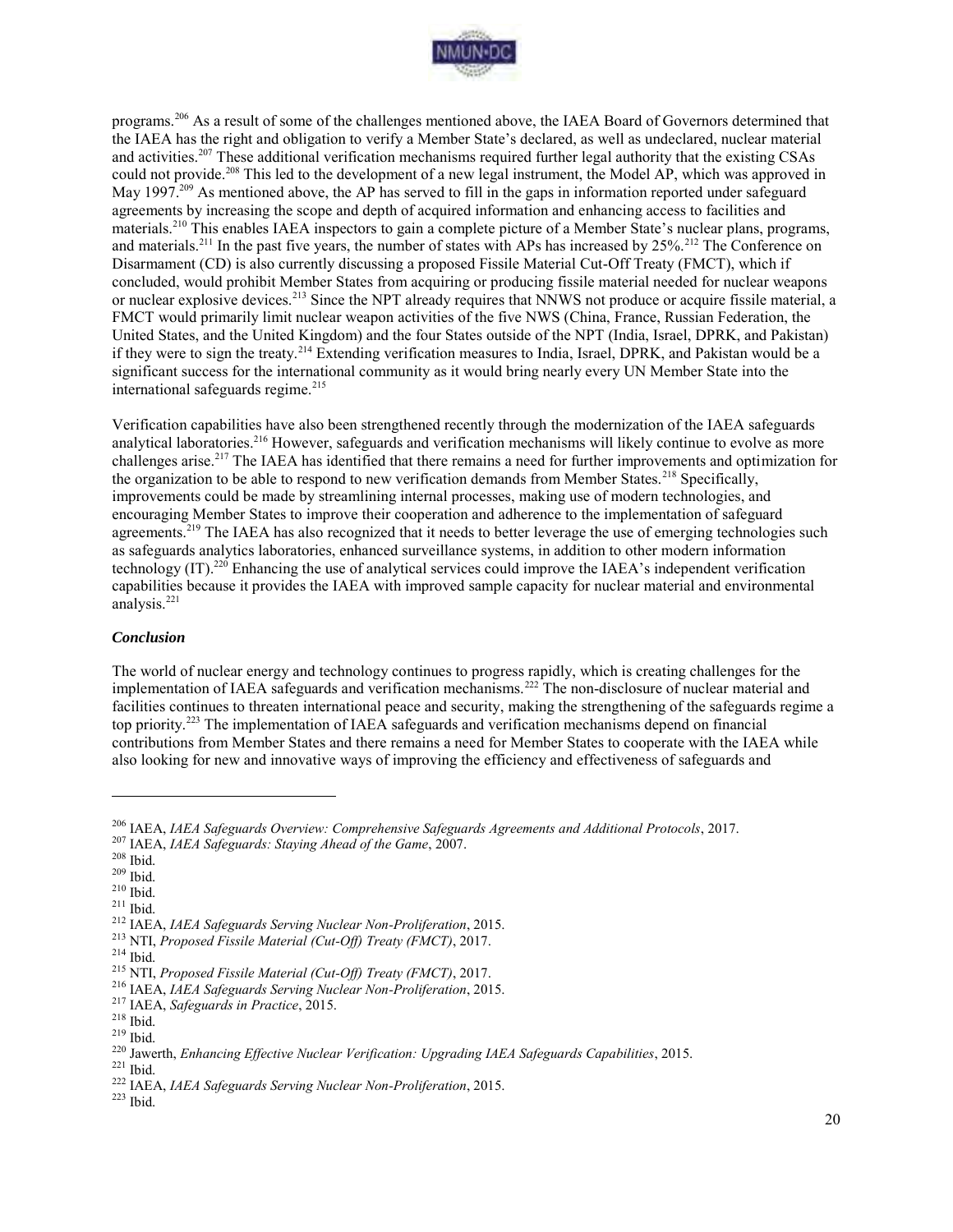

verification mechanisms. With the support from its Member States, the IAEA will continue to verify and safeguard nuclear material and technology, thereby deterring the proliferation of nuclear weapons.<sup>224</sup>

# **Annotated Bibliography**

Henriques, S. (2016). A day in the life of a safeguards inspector. *IAEA Bulletin*, 57 (2). Retrieved 20 May 2017 from[: https://www.iaea.org/sites/default/files/5720811\\_spread\\_0.pdf](https://www.iaea.org/sites/default/files/5720811_spread_0.pdf)

*This document from the IAEA details a day in the life of an IAEA safeguards inspector. This bulletin details the often grueling procedures which an IAEA inspector must undergo on a daily*  basis to perform his or her job. Safeguards inspectors are integral to the non-proliferation regime *as they ensure that Member States are not diverting nuclear material from peaceful to military purposes. In 2015, IAEA safeguards inspectors performed 2,118 inspections and spent a total of 13,248 calendar days on the road performing inspections.* 

International Atomic Energy Agency. (2007). *IAEA Safeguards: Staying Ahead of the Game* [Report]. Retrieved 19 May 2017 from:<https://www.iaea.org/sites/default/files/safeguards0707.pdf>

*This IAEA report gives a substantive overview and historical background on IAEA safeguards and verification mechanisms. Although from 2007, this report remains valuable as it details the evolution of IAEA safeguards and their place within the non-proliferation regime. This report also details the founding of the Nuclear Non-Proliferation Treaty (NPT) and explains how it remains a balance of rights and obligations with regard to nuclear disarmament and non-proliferation. This report also details the in-field verification measures undertaken as part of a Comprehensive Safeguard Agreement (CSA) and measures that were utilized to strengthen the safeguard system between 1991 and 2005.* 

International Atomic Energy Agency. (2015). *IAEA Annual Report 2015*. Retrieved 19 May 2017 from: <https://www.iaea.org/sites/default/files/gc60-9.pdf>

*This IAEA annual report gives an overview of IAEA activities for 2015 and is the most recent annual report that has been published. The report details nuclear technology activities, nuclear safety and security activities, nuclear verification activities, and technical cooperation with States. The section on nuclear verification is especially significant for delegates to consider as it provides a discussion of the implementation of safeguards in 2015. This report also discusses measures for enhancing safeguards including implementation measures, cooperation with states and regional authorities, and safeguards equipment and tools.* 

International Atomic Energy Agency. (2015). *IAEA Safeguards Serving Nuclear Non-Proliferation* [Report]. Retrieved 19 May 2017 from: [https://www.iaea.org/sites/default/files/safeguards\\_web\\_june\\_2015\\_1.pdf](https://www.iaea.org/sites/default/files/safeguards_web_june_2015_1.pdf)

*This IAEA report gives a thorough introduction to the IAEA safeguards framework. This report details how IAEA safeguards are an essential pillar of the nuclear non-proliferation regime, ensuring that the IAEA is able to provide assurances that Member States are honoring their international obligations to only seek nuclear material for peaceful purposes. This is an important document for delegates to consider as they are completing their research because it provides an overview of the way in which IAEA safeguards have been strengthened in recent years. Additional protocols have been put in place in nearly 125 Member States, which has significantly enhanced IAEA verification capabilities. This report also details the challenges that IAEA safeguards continue to face with States outside of the safeguards regime that are seeking nuclear material for nefarious purposes.* 

International Atomic Energy Agency. (2015). *Safeguards in Practice* [Website]. Retrieved 2 May 2017 from: <https://www.iaea.org/safeguards/basics-of-iaea-safeguards/safeguards-facts-and-figures>

*The IAEA website provides a very useful summary of key facts and figures relating to IAEA safeguards and verification mechanisms for 2015. This source is significant for delegates to review because it provides relevant statistics relating to the number of safeguards agreements and additional protocols currently being applied. This source also provides figures relating to the* 

<sup>224</sup> IAEA, *Safeguards in Practice*, 2015.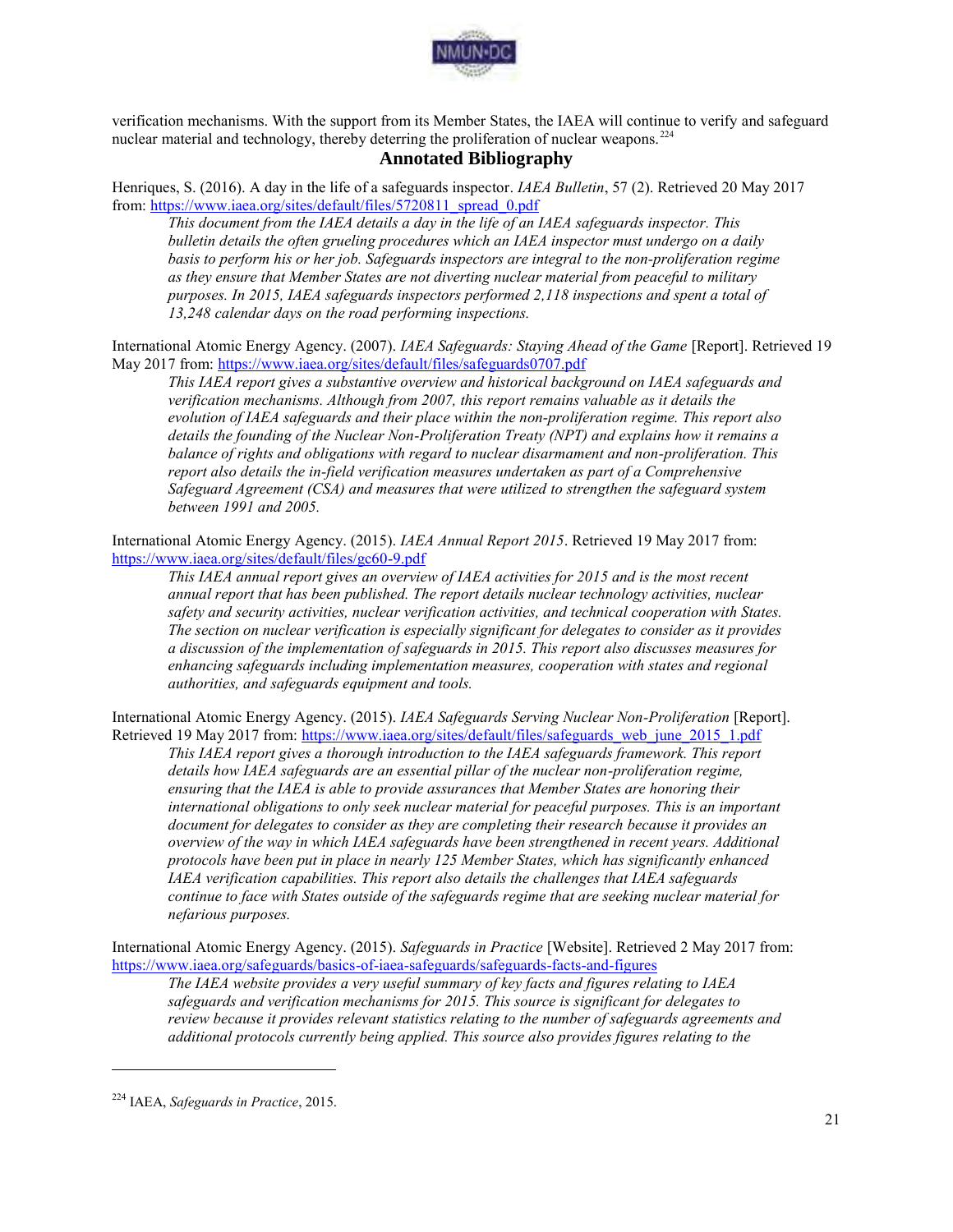

*significant quantities of nuclear material, the number of in-field inspections, and the amount of nuclear material reported on for 2015. This source further details current trends in nuclear technology and safeguards application including an overview of the increases in the amount of nuclear technology and material coming under IAEA safeguards.*

# **Bibliography**

Amano, Y. (2016). *IAEA safeguards: a vital contribution to international peace and security*. Retrieved 20 May 2017 from:<https://www.iaea.org/sites/default/files/5720101.pdf>

The Center for Strategic & International Studies. (2010). *The Nuclear Non-Proliferation Treaty*. Retrieved 12 June 2017 from:<https://www.csis.org/analysis/nuclear-non-proliferation-treaty>

Henriques, S. (2016). *A day in the life of a safeguards inspector*. Retrieved 20 May 2017 from: [https://www.iaea.org/sites/default/files/5720811\\_spread\\_0.pdf](https://www.iaea.org/sites/default/files/5720811_spread_0.pdf)

International Atomic Energy Agency. (2007). *IAEA Safeguards: Staying Ahead of the Game* [Report]. Retrieved 19 May 2017 from:<https://www.iaea.org/sites/default/files/safeguards0707.pdf>

International Atomic Energy Agency. (2010). *Statement at Symposium on International Safeguards: Preparing for Future Verification Challenges*. Retrieved 19 May 2017 from: [https://www.iaea.org/newscenter/statements/statement-symposium-international-safeguards-preparing-future](https://www.iaea.org/newscenter/statements/statement-symposium-international-safeguards-preparing-future-verification-challenges-0)[verification-challenges-0](https://www.iaea.org/newscenter/statements/statement-symposium-international-safeguards-preparing-future-verification-challenges-0)

International Atomic Energy Agency. (2013). *Meeting Safeguards Challenges* [Website]. Retrieved 3 May 2017 from[: https://www.iaea.org/newscenter/statements/meeting-safeguards-challenges](https://www.iaea.org/newscenter/statements/meeting-safeguards-challenges)

International Atomic Energy Agency. (2014). *Nuclear Verification* [Report]. Retrieved 20 May 2017 from: <https://www.iaea.org/sites/default/files/verification.pdf>

International Atomic Energy Agency. (2015). *How IAEA Safeguards Contribute to International Peace and Security* [Website]. Retrieved 3 May 2017 from: [https://www.iaea.org/newscenter/multimedia/photoessays/how-iaea](https://www.iaea.org/newscenter/multimedia/photoessays/how-iaea-safeguards-contribute-international-peace-and-security)[safeguards-contribute-international-peace-and-security](https://www.iaea.org/newscenter/multimedia/photoessays/how-iaea-safeguards-contribute-international-peace-and-security)

International Atomic Energy Agency. (2017, February 16). *IAEA and EU Strengthen Cooperation in Nuclear Activities* [Press Release]. Retrieved 19 July 2017 from: [https://www.iaea.org/newscenter/news/iaea-and-eu](https://www.iaea.org/newscenter/news/iaea-and-eu-strenthen-cooperation-in-nuclear-activities)[strenthen-cooperation-in-nuclear-activities](https://www.iaea.org/newscenter/news/iaea-and-eu-strenthen-cooperation-in-nuclear-activities)

International Atomic Energy Agency. (2015). *IAEA Annual Report 2015*. Retrieved 19 May 2017 from: <https://www.iaea.org/sites/default/files/gc60-9.pdf>

International Atomic Energy Agency. (2015). *IAEA Safeguards Serving Nuclear Non-Proliferation* [Report]. Retrieved 19 May 2017 from: https://www.iaea.org/sites/default/files/safeguards web june 2015 1.pdf

International Atomic Energy Agency. (2015). *Safeguards in Practice* [Website]. Retrieved 2 May 2017 from: <https://www.iaea.org/safeguards/basics-of-iaea-safeguards/safeguards-facts-and-figures>

International Atomic Energy Agency. (2015). *Safeguards Statement for 2015*. Retrieved 3 May 2017 from: [https://www.iaea.org/sites/default/files/16/08/statement\\_sir\\_2015.pdf](https://www.iaea.org/sites/default/files/16/08/statement_sir_2015.pdf)

International Atomic Energy Agency. (2016). *IAEA Safeguards in 2015* [Website]. Retrieved 20 May 2017 from: <https://www.iaea.org/newscenter/multimedia/videos/iaea-safeguards-in-2015>